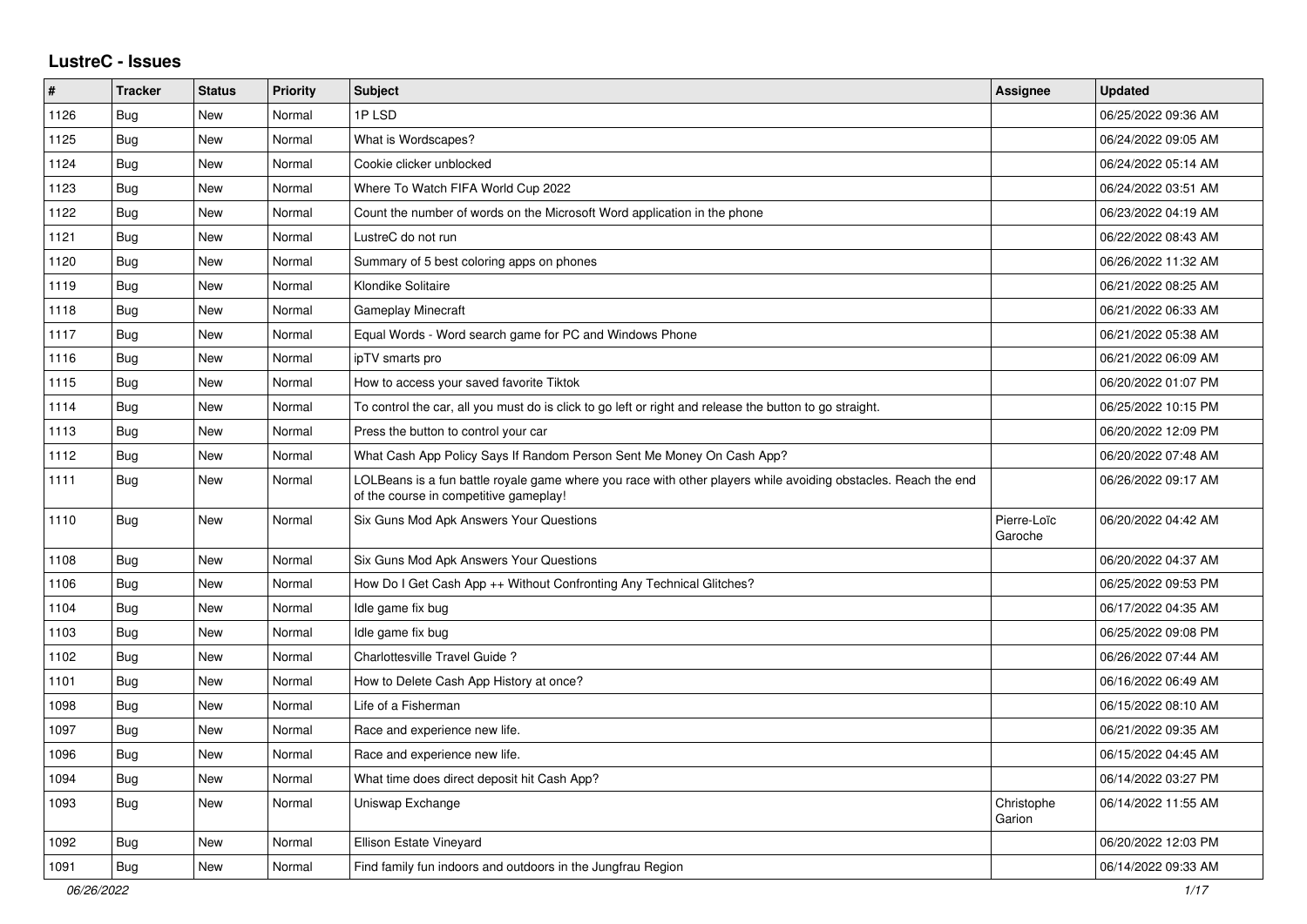| $\pmb{\#}$ | <b>Tracker</b> | <b>Status</b> | <b>Priority</b> | Subject                                                     | <b>Assignee</b>        | <b>Updated</b>      |
|------------|----------------|---------------|-----------------|-------------------------------------------------------------|------------------------|---------------------|
| 1090       | Bug            | New           | Normal          | Pay Someone To Do My Assignment                             |                        | 06/11/2022 03:15 PM |
| 1089       | <b>Bug</b>     | New           | Normal          | Pay Someone To Do My Assignment                             |                        | 06/15/2022 04:44 AM |
| 1088       | Bug            | <b>New</b>    | Normal          | Health And Fitness Tips 2022                                | Pierre-Loïc<br>Garoche | 06/20/2022 06:42 AM |
| 1087       | Bug            | <b>New</b>    | Normal          | How do new writers start out?                               |                        | 06/10/2022 03:25 PM |
| 1084       | <b>Bug</b>     | New           | Normal          | <b>Trippie Redd</b>                                         |                        | 06/11/2022 09:05 AM |
| 1083       | <b>Bug</b>     | New           | Normal          | coin base review                                            |                        | 06/11/2022 09:13 AM |
| 1082       | Bug            | New           | Normal          | Reset chime bank password without phone number              |                        | 06/15/2022 11:56 AM |
| 1080       | <b>Bug</b>     | <b>New</b>    | Normal          | How to use Math Wallet   Nexo wallet   CoinTiger Exchange   |                        | 06/15/2022 11:56 AM |
| 1079       | Bug            | <b>New</b>    | Normal          | How to get cheap psychology assignment?                     |                        | 06/15/2022 06:00 AM |
| 1078       | <b>Bug</b>     | New           | Normal          | What Bank Is Cash App On Plaid? Find Clarity And Assistance |                        | 06/15/2022 11:56 AM |
| 1077       | Bug            | New           | Normal          | Les excellentes façons d'utiliser ces images                |                        | 06/26/2022 07:29 AM |
| 1076       | <b>Bug</b>     | <b>New</b>    | Normal          | DedicatedHosting4u                                          |                        | 06/11/2022 09:15 AM |
| 1074       | <b>Bug</b>     | <b>New</b>    | Normal          | Dissertation writing help at economical rates!              | Christophe<br>Garion   | 06/06/2022 04:48 PM |
| 1073       | <b>Bug</b>     | New           | Normal          | Cricut Design Space                                         |                        | 06/07/2022 09:34 PM |
| 1072       | <b>Bug</b>     | New           | Normal          | ij.start canon                                              |                        | 06/21/2022 06:56 PM |
| 1071       | Bug            | <b>New</b>    | Normal          | Cinema HD Review - Cinemahdv2.net                           |                        | 06/21/2022 06:54 PM |
| 1069       | <b>Bug</b>     | New           | Normal          | how to get cash app support phone number 24*7 available     |                        | 06/21/2022 08:36 PM |
| 1068       | Bug            | New           | Normal          | 123.hp.com/laserjet                                         |                        | 05/31/2022 12:22 PM |
| 1067       | <b>Bug</b>     | <b>New</b>    | Normal          | Cricut.com/setup                                            |                        | 05/31/2022 12:19 PM |
| 1065       | <b>Bug</b>     | <b>New</b>    | Normal          | The top foreign language training game in 2022              |                        | 06/07/2022 04:05 AM |
| 1064       | <b>Bug</b>     | New           | Normal          | How to delete Cash App history?                             | Pierre-Loïc<br>Garoche | 06/11/2022 10:29 AM |
| 1063       | <b>Bug</b>     | <b>New</b>    | Normal          | 123.hp.com/laserjet                                         |                        | 05/28/2022 12:27 PM |
| 1062       | Bug            | <b>New</b>    | Normal          | Cricut.com/setup                                            |                        | 05/28/2022 12:26 PM |
| 1061       | <b>Bug</b>     | New           | Normal          | Cricut.com/setup                                            |                        | 05/28/2022 12:24 PM |
| 1060       | <b>Bug</b>     | New           | Normal          | How to Use Panda Helper to Speed Up Your iOS                |                        | 05/28/2022 09:12 AM |
| 1059       | Bug            | New           | Normal          | 123.hp.com/laserjet                                         |                        | 05/28/2022 08:29 AM |
| 1058       | <b>Bug</b>     | New           | Normal          | Cricut.com/setup                                            |                        | 05/28/2022 08:28 AM |
| 1057       | Bug            | New           | Normal          | <b>CCPlay Education Edition APK</b>                         |                        | 06/07/2022 04:07 AM |
| 1055       | <b>Bug</b>     | New           | Normal          | seo apk                                                     | Pierre-Loïc<br>Garoche | 05/27/2022 06:23 AM |
| 1054       | <b>Bug</b>     | New           | Normal          | Apkmodule                                                   | Pierre-Loïc<br>Garoche | 05/26/2022 03:37 PM |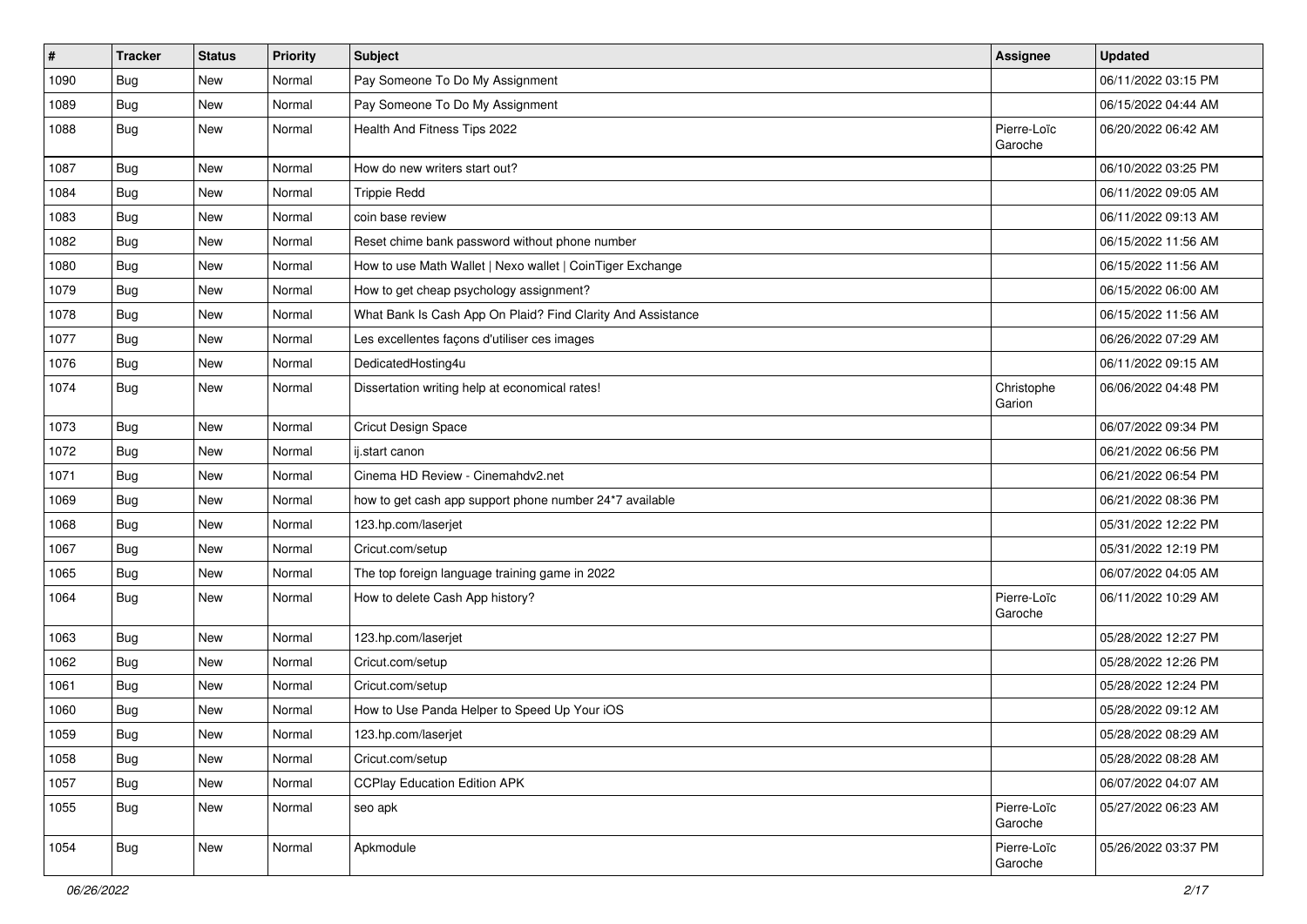| $\vert$ # | <b>Tracker</b> | <b>Status</b> | <b>Priority</b> | <b>Subject</b>                                                           | Assignee               | <b>Updated</b>      |
|-----------|----------------|---------------|-----------------|--------------------------------------------------------------------------|------------------------|---------------------|
| 1053      | <b>Bug</b>     | New           | Normal          | Game Geometry Dash                                                       |                        | 05/26/2022 11:30 AM |
| 1052      | Bug            | New           | Normal          | Build Now GG is a new battle royale game.                                |                        | 05/26/2022 04:24 AM |
| 1051      | Bug            | New           | Normal          | Dental Supplies USA                                                      |                        | 06/11/2022 09:20 PM |
| 1048      | Bug            | New           | Normal          | So zeigen Sie ein Instagram-Profilbild an und vergrößern es              |                        | 05/25/2022 06:56 AM |
| 1047      | <b>Bug</b>     | <b>New</b>    | Normal          | Opensea                                                                  | Corentin<br>Lauverjat  | 05/24/2022 02:32 PM |
| 1046      | Bug            | <b>New</b>    | Normal          | 123.hp.com/laserjet                                                      |                        | 05/24/2022 10:46 AM |
| 1045      | Bug            | <b>New</b>    | Normal          | Cricut.com/setup                                                         |                        | 05/24/2022 10:45 AM |
| 1044      | Bug            | New           | Normal          | Can I Disapprove If Random Person Sent Me Money On Cash App?             |                        | 05/26/2022 03:51 PM |
| 1043      | Bug            | <b>New</b>    | Normal          | What Is The Right Way To Troubleshoot Cash App Transfer Failed Problems? |                        | 05/25/2022 01:16 PM |
| 1042      | Bug            | New           | Normal          | How to set up direct deposit on cash app?                                |                        | 05/25/2022 01:17 PM |
| 1041      | Bug            | New           | Normal          | Count words in Word on the computer                                      |                        | 05/27/2022 02:16 PM |
| 1040      | <b>Bug</b>     | <b>New</b>    | Normal          | thabet                                                                   |                        | 05/19/2022 08:05 PM |
| 1039      | Bug            | New           | Normal          | How to Get Tickmill Bonuses for Free                                     |                        | 05/26/2022 05:43 PM |
| 1038      | <b>Bug</b>     | New           | Normal          | How to Fix Canon Printer Offline ISsue                                   | Pierre-Loïc<br>Garoche | 05/27/2022 05:25 AM |
| 1036      | Bug            | <b>New</b>    | Normal          | <b>VPS Material</b>                                                      |                        | 05/18/2022 09:34 PM |
| 1035      | <b>Bug</b>     | New           | Normal          | how to relieve spam score                                                | Pierre-Loïc<br>Garoche | 05/18/2022 11:39 AM |
| 1034      | Bug            | New           | Normal          | Download Teaching Feeling For Android                                    |                        | 05/20/2022 09:25 AM |
| 1033      | <b>Bug</b>     | <b>New</b>    | Normal          | The best slope 2 online games to play right now                          |                        | 05/17/2022 10:55 AM |
| 1032      | Bug            | New           | Normal          | How To Play The Wordle Game                                              |                        | 05/17/2022 10:37 AM |
| 1031      | <b>Bug</b>     | New           | Normal          | <b>IAFT Traders Union</b>                                                |                        | 05/16/2022 03:14 PM |
| 1030      | Bug            | New           | Normal          | <b>IAFT Traders Union</b>                                                |                        | 05/16/2022 03:13 PM |
| 1029      | <b>Bug</b>     | New           | Normal          | 5 Reasons Why People Love Coloring Pages?                                |                        | 05/16/2022 11:53 AM |
| 1028      | Bug            | <b>New</b>    | Normal          | The Best Free Online Game to Play with Friends                           |                        | 05/16/2022 05:00 AM |
| 1027      | <b>Bug</b>     | New           | Normal          | Word hurdle: Viral and Fun Online Game                                   |                        | 06/25/2022 06:13 PM |
| 1026      | <b>Bug</b>     | New           | Normal          | New Puzzle Game for All Age - Dordle                                     |                        | 06/25/2022 06:17 PM |
| 1025      | Bug            | New           | Normal          | how to change the logo in wordpress                                      |                        | 06/25/2022 06:20 PM |
| 1024      | Bug            | New           | Normal          | How to choose the right broker                                           |                        | 06/25/2022 06:23 PM |
| 1023      | Bug            | New           | Normal          | Questions That Are Typically Asked About Trap The Cat                    |                        | 05/14/2022 03:51 AM |
| 1022      | <b>Bug</b>     | New           | Normal          | 123.hp.com/laserjet                                                      |                        | 05/13/2022 01:25 PM |
| 1021      | <b>Bug</b>     | New           | Normal          | Cricut.com/setup                                                         |                        | 05/26/2022 12:21 AM |
| 1020      | Bug            | New           | Normal          | Cricut.com/setup                                                         |                        | 05/13/2022 11:14 AM |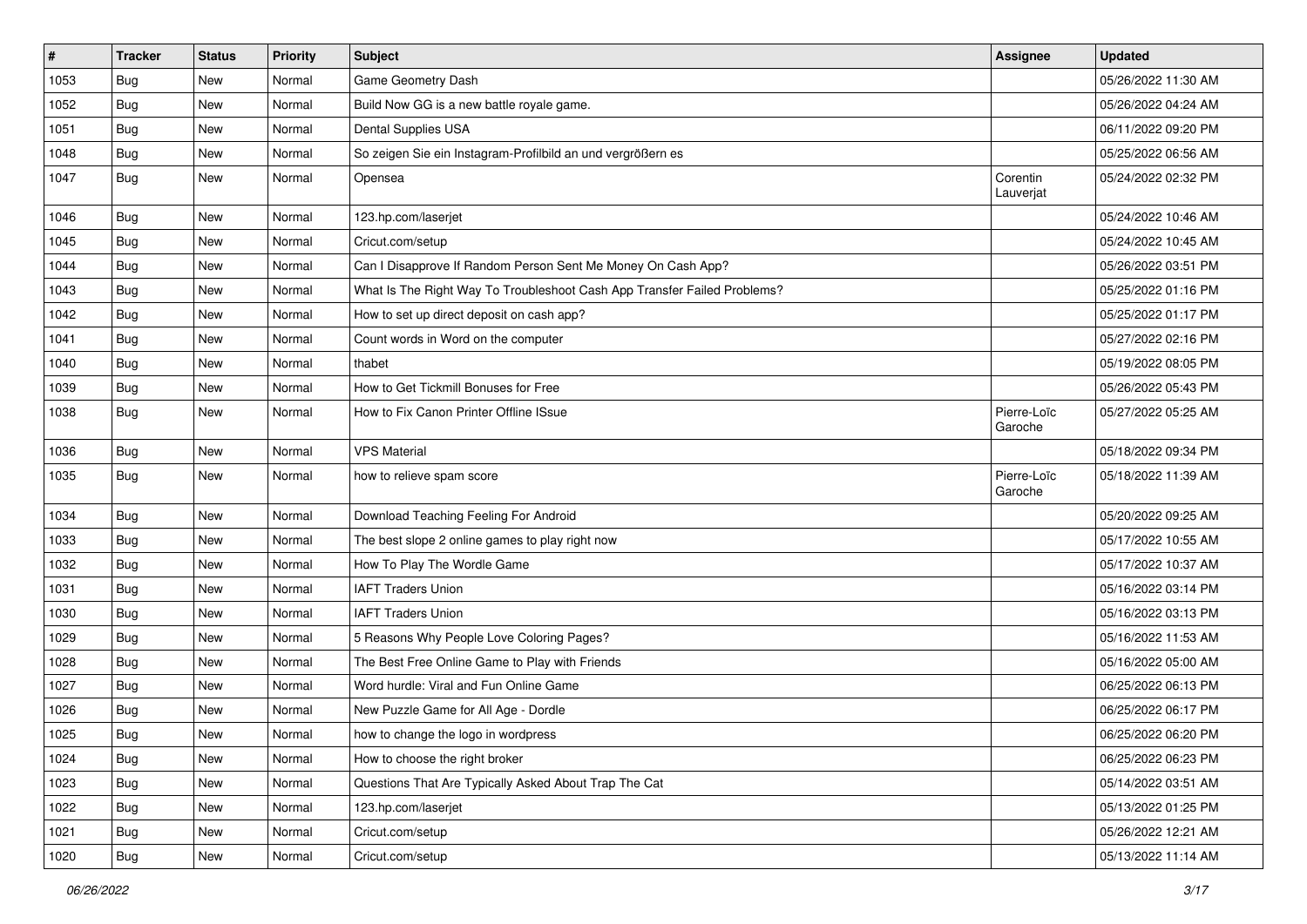| $\vert$ # | <b>Tracker</b> | <b>Status</b> | Priority | Subject                                                                       | Assignee               | <b>Updated</b>      |
|-----------|----------------|---------------|----------|-------------------------------------------------------------------------------|------------------------|---------------------|
| 1019      | Bug            | New           | Normal   | Cricut.com/setup                                                              |                        | 05/13/2022 11:13 AM |
| 1018      | Bug            | New           | Normal   | So erhalten Sie ein kostenloses Hörbuch                                       |                        | 06/26/2022 07:02 AM |
| 1016      | Bug            | New           | Normal   | Klondike Solitaire                                                            |                        | 05/12/2022 09:03 AM |
| 1015      | <b>Bug</b>     | New           | Normal   | Is it possible to send books for free?                                        |                        | 05/11/2022 04:05 PM |
| 1014      | <b>Bug</b>     | New           | Normal   | how to get chime routing and account number ? chime routing number florida    |                        | 05/11/2022 12:42 PM |
| 1013      | Bug            | New           | Normal   | ij.start canon                                                                |                        | 05/11/2022 11:31 AM |
| 1012      | <b>Bug</b>     | New           | Normal   | Cricut.com/setup                                                              |                        | 05/11/2022 11:30 AM |
| 1011      | Bug            | New           | Normal   | Summary of 10 best coloring apps on phones                                    |                        | 05/11/2022 10:58 AM |
| 1010      | Bug            | New           | Normal   | what are the requirements to borrow money from cash app ? cash app borrow app | Pierre-Loïc<br>Garoche | 05/11/2022 09:29 AM |
| 1009      | Bug            | New           | Normal   | How to change routing number on Cash App?                                     |                        | 05/11/2022 07:13 AM |
| 1008      | <b>Bug</b>     | New           | Normal   | Who was the first black woman to anchor a newscast?                           |                        | 05/10/2022 03:13 PM |
| 1007      | <b>Bug</b>     | New           | Normal   | "ij.start canon                                                               |                        | 05/18/2022 10:40 AM |
| 1006      | Bug            | New           | Normal   | Cricut.com/setup                                                              |                        | 05/10/2022 01:22 PM |
| 1004      | Bug            | New           | Normal   | you get to pinch and drag a man with a very flexible face                     |                        | 05/10/2022 10:59 AM |
| 1003      | Bug            | New           | Normal   | Drift F1 is a drifting car game inspired by F1's tracks.                      | Pierre-Loïc<br>Garoche | 05/10/2022 10:52 AM |
| 1002      | <b>Bug</b>     | New           | Normal   | <b>Chemistry Assignment Help</b>                                              |                        | 06/04/2022 09:58 AM |
| 1001      | Bug            | New           | Normal   | Venmo Keep Saying Error?                                                      |                        | 06/16/2022 02:11 PM |
| 1000      | <b>Bug</b>     | New           | Normal   | Super easy way to zoom photos and upload to Instagram                         | Christophe<br>Garion   | 05/07/2022 11:06 AM |
| 999       | Bug            | New           | Normal   | Is there a way to find Google Feud answers?                                   |                        | 05/07/2022 08:58 AM |
| 998       | Bug            | New           | Normal   | Is It Hard to Solve Wordle An                                                 |                        | 05/13/2022 06:39 PM |
| 997       | <b>Bug</b>     | New           | Normal   | 123.hp.com/laserjet                                                           |                        | 05/06/2022 05:33 AM |
| 996       | <b>Bug</b>     | New           | Normal   | Cricut.com/setup                                                              |                        | 05/06/2022 05:32 AM |
| 993       | Bug            | New           | Normal   | IO Games Free Online                                                          |                        | 06/26/2022 09:41 AM |
| 992       | <b>Bug</b>     | New           | Normal   | So vergrößern Sie Ihr Instagram-Profilbild                                    |                        | 05/04/2022 08:46 AM |
| 991       | <b>Bug</b>     | New           | Normal   | <b>MDMA MOLLY</b>                                                             |                        | 05/03/2022 12:03 AM |
| 990       | <b>Bug</b>     | New           | Normal   | Mushrooms                                                                     |                        | 06/26/2022 05:41 AM |
| 989       | Bug            | New           | Normal   | Barewoods Wax Cigar                                                           |                        | 06/26/2022 09:19 AM |
| 988       | Bug            | New           | Normal   | Medicinal Mushrooms                                                           |                        | 05/06/2022 06:06 AM |
| 987       | <b>Bug</b>     | New           | Normal   | Medicinal Mushrooms                                                           |                        | 05/02/2022 11:59 PM |
| 986       | <b>Bug</b>     | New           | Normal   | dbhdsvbhdf                                                                    | Christophe<br>Garion   | 05/01/2022 09:10 AM |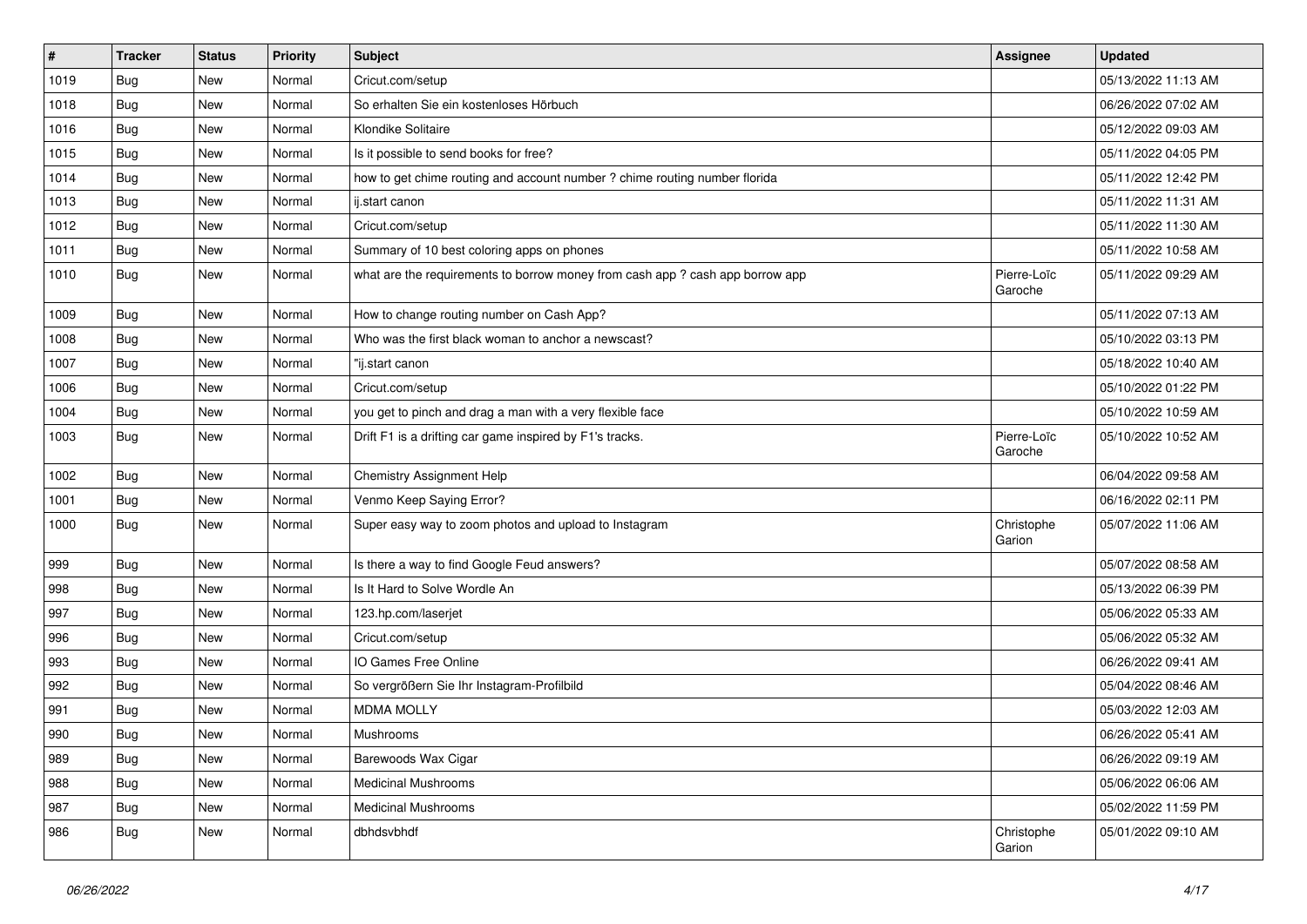| $\sharp$ | <b>Tracker</b> | <b>Status</b> | Priority | Subject                                                                                | <b>Assignee</b>      | <b>Updated</b>      |
|----------|----------------|---------------|----------|----------------------------------------------------------------------------------------|----------------------|---------------------|
| 985      | <b>Bug</b>     | New           | Normal   | Find out the vitality of Facebook Phone Number:                                        |                      | 05/06/2022 06:34 AM |
| 984      | Bug            | <b>New</b>    | Normal   | How to disable, permanently delete Twitter account on phone, PC                        |                      | 06/26/2022 08:28 AM |
| 983      | Bug            | New           | Normal   | Finding issue in tekken 3 game?                                                        |                      | 05/28/2022 02:34 PM |
| 982      | <b>Bug</b>     | <b>New</b>    | Normal   | Five sites that let you download free scenarios for your iPhone                        |                      | 05/07/2022 09:34 PM |
| 981      | Bug            | New           | Normal   | VidMate Mod APK                                                                        |                      | 05/06/2022 09:22 AM |
| 980      | <b>Bug</b>     | <b>New</b>    | Normal   | Free Gas Cards for the Unemployed                                                      |                      | 04/28/2022 06:25 AM |
| 979      | Bug            | <b>New</b>    | Normal   | Free Gas Cards for the Unemployed                                                      |                      | 06/25/2022 09:02 PM |
| 978      | <b>Bug</b>     | New           | Normal   | Delamore Lodge is a place to stay.                                                     |                      | 04/27/2022 11:41 AM |
| 977      | Bug            | New           | Normal   | Fans of the Old Country will like this book.                                           |                      | 06/26/2022 05:54 AM |
| 976      | Bug            | New           | Normal   | How to delete the cash app account history right now?                                  | Hamza<br>Bourbouh    | 04/27/2022 09:47 AM |
| 975      | Bug            | <b>New</b>    | Normal   | Payback 2 Mod APK                                                                      |                      | 05/05/2022 10:56 AM |
| 974      | Bug            | New           | Normal   | Watch NCAA Football Live Streaming Free                                                |                      | 05/06/2022 08:16 AM |
| 972      | Bug            | New           | Normal   | How To Borrow Money From The Cash App? Get To Know About The Same                      |                      | 04/25/2022 07:30 AM |
| 971      | Bug            | <b>New</b>    | Normal   | How Do I Check Balance On Cash App Card With Optimum Ease?                             |                      | 04/23/2022 08:43 PM |
| 970      | <b>Bug</b>     | New           | Normal   | The Amount Of Time Does Cash App Direct Deposit Time Take?                             |                      | 04/23/2022 08:33 AM |
| 969      | <b>Bug</b>     | <b>New</b>    | Normal   | Watch NCAA Football Live Match Free                                                    |                      | 04/23/2022 07:29 AM |
| 966      | Bug            | New           | Normal   | How to Download the Filmes                                                             |                      | 04/23/2022 04:04 AM |
| 965      | <b>Bug</b>     | <b>New</b>    | Normal   | Go with cash app customer service to know where I can load my cash app card            |                      | 04/22/2022 01:07 PM |
| 964      | Bug            | New           | Normal   | Can I Fix Cash App Transfer Failed Issues By Adding Sufficient Funds?                  |                      | 06/26/2022 07:21 AM |
| 962      | Bug            | <b>New</b>    | Normal   | Kostenlose Hörbücher                                                                   |                      | 05/20/2022 08:56 AM |
| 961      | <b>Bug</b>     | New           | Normal   | TeaTv is an Android                                                                    |                      | 04/20/2022 11:01 AM |
| 959      | Bug            | New           | Normal   | Get connected with cash app team-How to get money off cash app at walmart without card |                      | 04/20/2022 08:18 AM |
| 958      | <b>Bug</b>     | New           | Normal   | Avail Cash app support service to know Sutton bank cash app number                     |                      | 06/26/2022 08:46 AM |
| 957      | Bug            | New           | Normal   | From Where I Can Get Cheap Writing Services?                                           |                      | 04/20/2022 05:06 AM |
| 956      | <b>Bug</b>     | New           | Normal   | <b>FNF Free Mods Online</b>                                                            |                      | 06/25/2022 09:59 PM |
| 955      | <b>Bug</b>     | New           | Normal   | How Long Does Verification Take On Cash App If You Apply For The Verification?         | Christophe<br>Garion | 06/25/2022 10:50 PM |
| 954      | Bug            | New           | Normal   | AZ Screen Recorder Mod                                                                 |                      | 06/25/2022 11:24 PM |
| 953      | Bug            | New           | Normal   | Manga Dogs - Read Your Favorite Comics on Your Smartphone                              |                      | 04/20/2022 05:25 AM |
| 952      | Bug            | New           | Normal   | Canon IJ Network Tool                                                                  |                      | 06/26/2022 10:35 AM |
| 951      | <b>Bug</b>     | New           | Normal   | Canon.com/ijsetup                                                                      |                      | 04/20/2022 10:18 AM |
| 950      | <b>Bug</b>     | New           | Normal   | ij.start canon                                                                         |                      | 06/26/2022 04:35 AM |
| 949      | <b>Bug</b>     | New           | Normal   | <b>Educational Games</b>                                                               |                      | 06/15/2022 09:11 PM |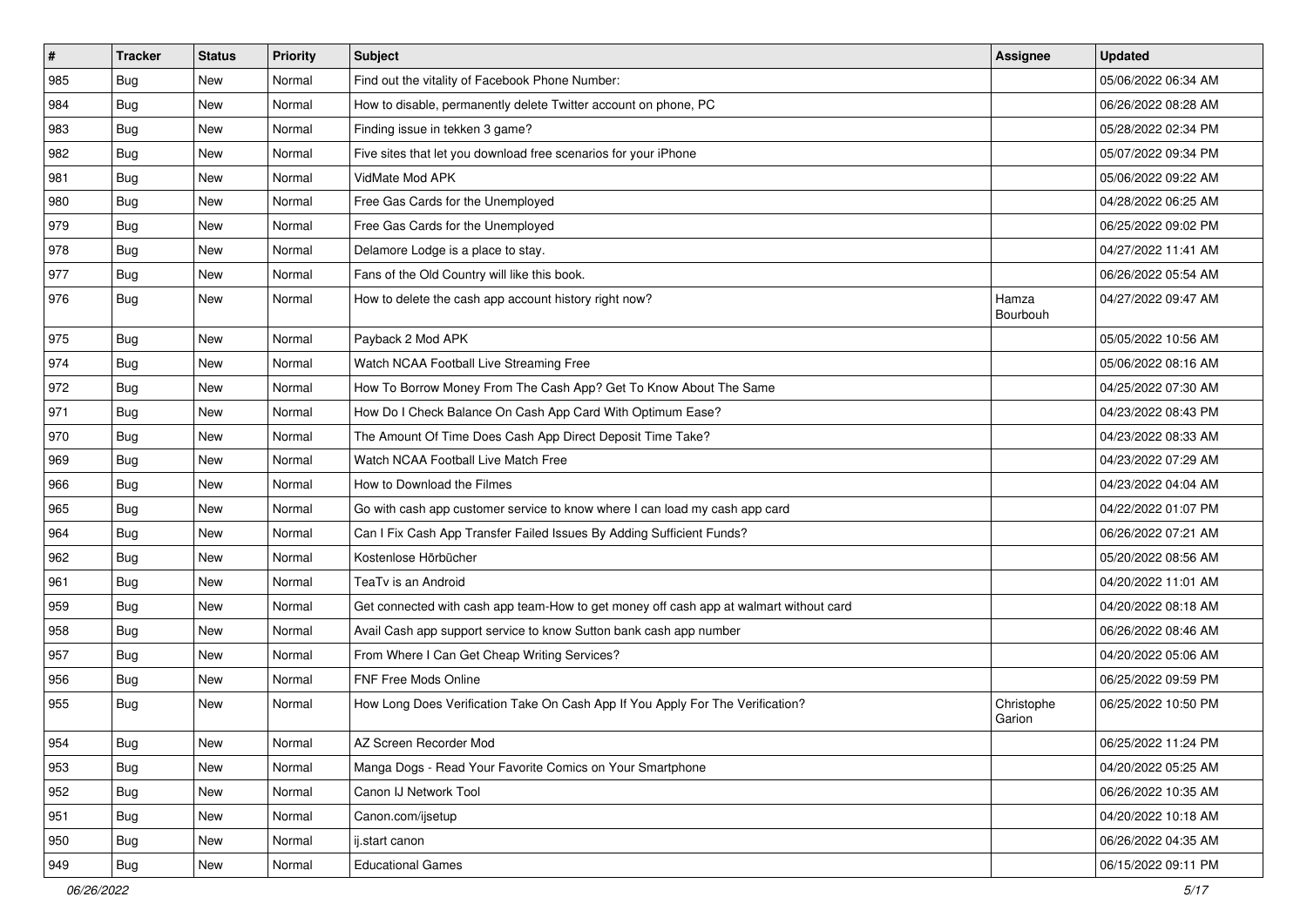| $\vert$ # | <b>Tracker</b> | <b>Status</b> | Priority | <b>Subject</b>                                                                   | Assignee               | <b>Updated</b>      |
|-----------|----------------|---------------|----------|----------------------------------------------------------------------------------|------------------------|---------------------|
| 948       | <b>Bug</b>     | New           | Normal   | Canon IJ Network Tool                                                            |                        | 04/20/2022 11:53 AM |
| 947       | Bug            | New           | Normal   | is Disney Now and Disney Plus different?                                         |                        | 04/14/2022 09:53 AM |
| 946       | <b>Bug</b>     | New           | Normal   | What is Plex and Is Plex Legal?                                                  |                        | 06/26/2022 05:23 AM |
| 945       | <b>Bug</b>     | New           | Normal   | TikTok 18 Mod Apk For Your Android                                               |                        | 04/13/2022 09:32 AM |
| 943       | <b>Bug</b>     | <b>New</b>    | Normal   | ij.start canon                                                                   |                        | 04/13/2022 08:52 AM |
| 942       | Bug            | New           | Normal   | Canon IJ Network Tool                                                            |                        | 04/13/2022 08:45 AM |
| 941       | <b>Bug</b>     | New           | Normal   | is Disney Now and Disney Plus different?                                         |                        | 04/20/2022 10:19 AM |
| 940       | Bug            | New           | Normal   | What is Plex and Is Plex Legal?                                                  |                        | 04/20/2022 06:31 AM |
| 939       | <b>Bug</b>     | New           | Normal   | Ability to change sound notifications                                            | Christophe<br>Garion   | 05/11/2022 10:07 PM |
| 938       | Bug            | <b>New</b>    | Normal   | Would you like to have your own ringtone                                         | Christophe<br>Garion   | 04/22/2022 01:27 PM |
| 936       | Bug            | <b>New</b>    | Normal   | Avantages de l'extension AliTools pour faire du shopping sur Aliexpress          | Pierre-Loïc<br>Garoche | 04/12/2022 11:35 AM |
| 935       | <b>Bug</b>     | New           | Normal   | MovieBox Pro Apk - Watch Movies and TV Shows on Your Android Phone               |                        | 06/26/2022 04:11 AM |
| 934       | <b>Bug</b>     | New           | Normal   | MovieBox Pro Apk - Watch Movies and TV Shows on Your Android Phone               |                        | 05/10/2022 11:01 AM |
| 933       | Bug            | New           | Normal   | How Can I Watch Movies on My Mobile Phone                                        |                        | 06/24/2022 12:55 AM |
| 932       | Bug            | New           | Normal   | The best epic, long-playing PC games will consume days of your life.             |                        | 05/15/2022 07:44 PM |
| 930       | Bug            | New           | Normal   | The best free games online                                                       |                        | 04/12/2022 09:05 AM |
| 929       | <b>Bug</b>     | New           | Normal   | Canon IJ Network Tool                                                            |                        | 04/12/2022 08:32 AM |
| 928       | Bug            | <b>New</b>    | Normal   | How Does Sutton Bank Cash App Customer Service Help In Answering Your Questions? |                        | 04/12/2022 11:36 AM |
| 926       | <b>Bug</b>     | New           | Normal   | tavor 7                                                                          |                        | 06/22/2022 05:08 PM |
| 925       | <b>Bug</b>     | New           | Normal   | tavor 7                                                                          |                        | 06/15/2022 03:45 AM |
| 924       | <b>Bug</b>     | New           | Normal   | buy tec 9                                                                        |                        | 04/11/2022 02:54 PM |
| 923       | <b>Bug</b>     | New           | Normal   | frenchies for sale                                                               |                        | 04/11/2022 02:35 PM |
| 922       | Bug            | <b>New</b>    | Normal   | Why Is The Need For Assignment Writing Services?                                 |                        | 06/26/2022 03:19 AM |
| 921       | <b>Bug</b>     | New           | Normal   | Canon IJ Network Tool                                                            |                        | 04/11/2022 09:00 AM |
| 920       | <b>Bug</b>     | New           | Normal   | Where I Can Get Essay Writing Services?                                          |                        | 04/11/2022 08:35 AM |
| 918       | Bug            | New           | Normal   | Antivirus for IOS                                                                |                        | 06/16/2022 10:36 PM |
| 917       | <b>Bug</b>     | New           | Normal   | Random Person Sent Me Money on Cash App-find solution?                           |                        | 04/09/2022 12:32 PM |
| 916       | <b>Bug</b>     | New           | Normal   | How long does it take to write a book?                                           |                        | 04/07/2022 12:15 PM |
| 915       | Bug            | New           | Normal   | Finance dissertation writing                                                     |                        | 04/07/2022 09:22 AM |
| 914       | Bug            | New           | Normal   | Wordle: how to play fashion games for free?                                      |                        | 04/07/2022 08:30 AM |
| 913       | Bug            | New           | Normal   | Canon IJ Network Tool                                                            |                        | 04/07/2022 06:21 AM |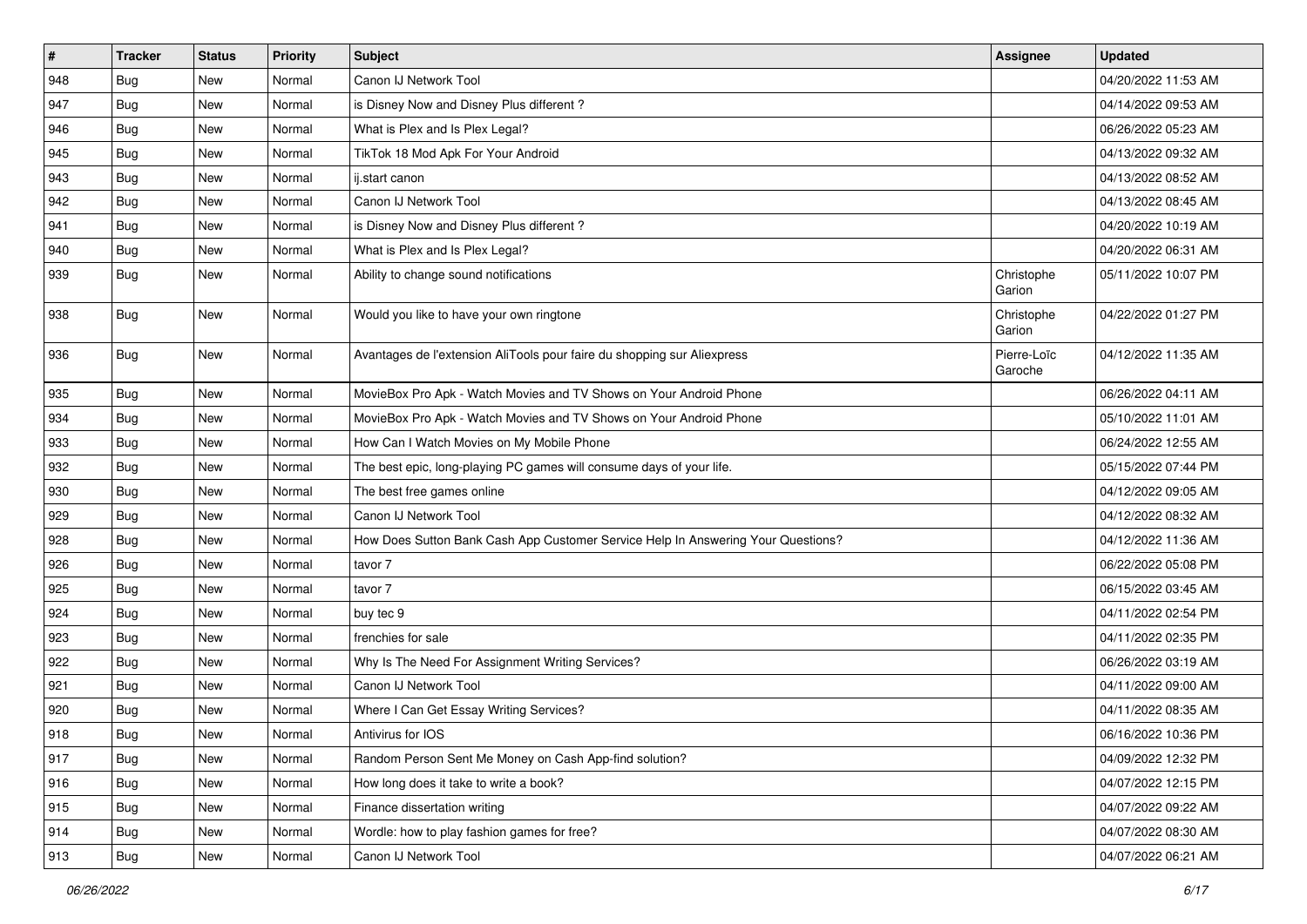| $\sharp$ | <b>Tracker</b> | <b>Status</b> | Priority | Subject                                                                     | <b>Assignee</b>        | <b>Updated</b>      |
|----------|----------------|---------------|----------|-----------------------------------------------------------------------------|------------------------|---------------------|
| 912      | <b>Bug</b>     | New           | Normal   | <b>Cuphead Mobile Game Review</b>                                           |                        | 06/09/2022 10:14 AM |
| 911      | Bug            | <b>New</b>    | Normal   | Aluminum Windows & Doors                                                    |                        | 04/06/2022 08:10 PM |
| 910      | Bug            | New           | Normal   | Each content looks unisize or not formated                                  |                        | 04/06/2022 11:21 AM |
| 909      | <b>Bug</b>     | <b>New</b>    | Normal   | Toca Life World APK                                                         |                        | 04/06/2022 04:52 AM |
| 908      | Bug            | New           | Normal   | Toca Life World APK                                                         |                        | 04/06/2022 03:18 AM |
| 907      | <b>Bug</b>     | <b>New</b>    | Normal   | Canon IJ Network Tool                                                       |                        | 04/04/2022 10:43 AM |
| 906      | Bug            | New           | Normal   | How To Change Cash App From Business To Personal Account For Any Reasons?   |                        | 04/04/2022 09:57 AM |
| 905      | <b>Bug</b>     | New           | Normal   | MINI MILITIA MOD APK                                                        |                        | 05/19/2022 01:54 PM |
| 898      | Bug            | New           | Normal   | Shadow Fight 2 Mod APK                                                      |                        | 04/02/2022 09:17 AM |
| 897      | Bug            | New           | Normal   | Slot Pulsa Pragmatic Play                                                   | <b>Xavier Thirioux</b> | 04/01/2022 12:08 PM |
| 895      | <b>Bug</b>     | New           | Normal   | Cash App Scams                                                              |                        | 06/18/2022 02:36 PM |
| 893      | Bug            | New           | Normal   | klingeltone                                                                 |                        | 04/13/2022 11:06 AM |
| 892      | Bug            | New           | Normal   | Good game                                                                   |                        | 04/01/2022 09:15 AM |
| 891      | <b>Bug</b>     | New           | Normal   | The most interesting game today, have you tried it?                         |                        | 04/01/2022 09:17 AM |
| 889      | Bug            | <b>New</b>    | Normal   | What is Plex and how it's work?                                             |                        | 04/01/2022 09:14 AM |
| 888      | Bug            | New           | Normal   | Is the Fox News Channel on Roku free?                                       |                        | 04/25/2022 08:04 AM |
| 887      | <b>Bug</b>     | <b>New</b>    | Normal   | What is Plex and how it's work?                                             |                        | 04/01/2022 09:16 AM |
| 886      | Bug            | New           | Normal   | Is the Fox News Channel on Roku free?                                       |                        | 04/01/2022 09:16 AM |
| 885      | Bug            | New           | Normal   | How to Install the Tele Latino App For Android                              |                        | 03/28/2022 04:10 AM |
| 884      | Bug            | <b>New</b>    | Normal   | Why do Subway Surfers popular                                               |                        | 04/01/2022 09:16 AM |
| 883      | Bug            | New           | Normal   | Langweilen Sie sich jemals bei der gleichen alten Schriftart auf Instagram? |                        | 04/01/2022 09:16 AM |
| 882      | Bug            | New           | Normal   | How to change bank account on cash app?                                     |                        | 04/01/2022 09:16 AM |
| 880      | Bug            | New           | Normal   | Why do Subway Surfers popular                                               |                        | 04/01/2022 09:16 AM |
| 878      | <b>Bug</b>     | New           | Normal   | Wie ist instazoom hilfreich beim Herunterladen von Instagram-Profilbildern  |                        | 04/08/2022 09:28 PM |
| 876      | Bug            | New           | Normal   | Download Full-Size Profile Pictures of Your Favorite Users With InstaDP     |                        | 04/01/2022 09:12 AM |
| 875      | Bug            | New           | Normal   | Red ball game                                                               |                        | 04/01/2022 09:15 AM |
| 874      | <b>Bug</b>     | New           | Normal   | Cómo descargar Minecraft Apk                                                |                        | 06/26/2022 08:01 AM |
| 873      | I Bug          | New           | Normal   | Klingeltöne mp3                                                             |                        | 04/13/2022 11:03 AM |
| 872      | <b>Bug</b>     | New           | Normal   | Poppy Playtime Horror Game Free                                             |                        | 04/01/2022 09:11 AM |
| 870      | <b>Bug</b>     | New           | Normal   | <b>Mahjong Solitaire</b>                                                    |                        | 04/01/2022 09:12 AM |
| 869      | Bug            | New           | Normal   | Sonnerie Post Malone 2022                                                   |                        | 04/13/2022 11:05 AM |
| 865      | Bug            | New           | Normal   | Canon IJ Printer Utility                                                    |                        | 05/18/2022 07:24 PM |
| 864      | <b>Bug</b>     | New           | Normal   | Canon IJ Network Tool                                                       |                        | 04/01/2022 09:14 AM |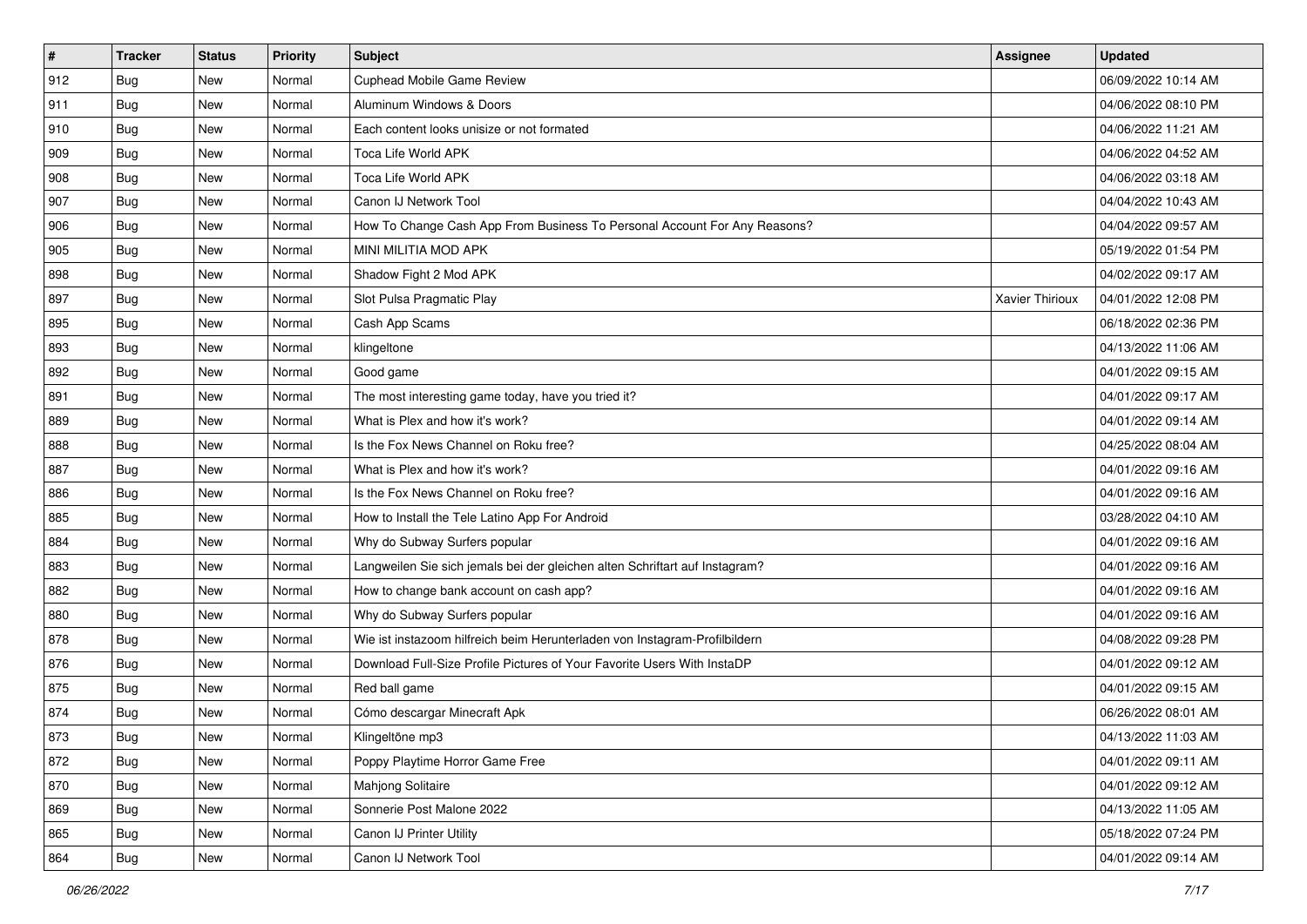| $\vert$ # | <b>Tracker</b> | <b>Status</b> | Priority | Subject                                                                          | <b>Assignee</b>        | <b>Updated</b>      |
|-----------|----------------|---------------|----------|----------------------------------------------------------------------------------|------------------------|---------------------|
| 863       | <b>Bug</b>     | New           | Normal   | Canon IJ Network Tool                                                            |                        | 04/01/2022 09:12 AM |
| 862       | <b>Bug</b>     | New           | Normal   | none                                                                             |                        | 04/01/2022 09:11 AM |
| 860       | Bug            | New           | Normal   | pokemon guide                                                                    | Pierre-Loïc<br>Garoche | 06/18/2022 08:18 PM |
| 859       | Bug            | New           | Normal   | Canon IJ Network Tool                                                            |                        | 04/01/2022 09:13 AM |
| 858       | Bug            | New           | Normal   | opourid                                                                          | Christophe<br>Garion   | 04/01/2022 09:13 AM |
| 857       | <b>Bug</b>     | New           | Normal   | Welcome to the world of classic retro games                                      |                        | 04/01/2022 09:13 AM |
| 856       | <b>Bug</b>     | New           | Normal   | Online Classes Assistance Help For Student                                       |                        | 04/01/2022 09:13 AM |
| 855       | <b>Bug</b>     | New           | Normal   | Online Classes Assistance Help For Student                                       |                        | 04/01/2022 09:13 AM |
| 854       | <b>Bug</b>     | New           | Normal   | How To Resolve Password Problems Through Facebook Customer Service?              |                        | 04/09/2022 06:11 PM |
| 853       | <b>Bug</b>     | New           | Normal   | what is dr laser                                                                 |                        | 04/01/2022 09:13 AM |
| 852       | Bug            | New           | Normal   | How to cancel your French Bee flight within 24 hours?                            |                        | 04/01/2022 09:13 AM |
| 851       | Bug            | New           | Normal   | Laden Sie den kostenlosen MP3-Klingelton für Ihr Mobiltelefon herunter           |                        | 04/01/2022 09:14 AM |
| 850       | <b>Bug</b>     | New           | Normal   | Puppy Playtime APK Android                                                       |                        | 04/01/2022 09:14 AM |
| 849       | Bug            | New           | Normal   | FutEmax App Apk - Watch Soccer, Fantasy Football, And More On Your Mobile Device |                        | 04/01/2022 09:04 AM |
| 844       | <b>Bug</b>     | New           | Normal   | To know Chime Routing Number call on the helpline number                         |                        | 04/01/2022 08:58 AM |
| 843       | <b>Bug</b>     | New           | Normal   | Canon IJ Network Tool                                                            |                        | 04/01/2022 08:58 AM |
| 842       | <b>Bug</b>     | New           | Normal   | Join the fun game                                                                |                        | 04/01/2022 08:58 AM |
| 841       | <b>Bug</b>     | New           | Normal   | How do I activate FOX NOW?                                                       |                        | 04/01/2022 08:58 AM |
| 840       | <b>Bug</b>     | New           | Normal   | Is Tubi really free and legal?                                                   |                        | 04/01/2022 08:58 AM |
| 839       | Bug            | New           | Normal   | How do I activate FOX NOW?                                                       |                        | 04/01/2022 08:58 AM |
| 838       | <b>Bug</b>     | New           | Normal   | Celebrity Hunter Mod apk - Como instalá-lo                                       |                        | 04/01/2022 08:58 AM |
| 837       | Bug            | New           | Normal   | To Create An Instagram Story                                                     | Pierre-Loïc<br>Garoche | 04/01/2022 08:58 AM |
| 836       | Bug            | New           | Normal   | What Is The Required Amount To Pay As Cash App Clearance Fee?                    |                        | 04/01/2022 09:00 AM |
| 835       | <b>Bug</b>     | New           | Normal   | Build your strong army with Taming io                                            |                        | 04/01/2022 08:59 AM |
| 834       | <b>Bug</b>     | New           | Normal   | Grasp the secret to relieve stress and fatigue                                   |                        | 04/01/2022 08:57 AM |
| 833       | <b>Bug</b>     | New           | Normal   | Does Direct Deposit Hit Chime- seek Chime Customer Service                       |                        | 04/01/2022 08:59 AM |
| 832       | Bug            | New           | Normal   | Choque Royale Mod Apk                                                            |                        | 04/01/2022 08:59 AM |
| 831       | <b>Bug</b>     | New           | Normal   | Build and shoot                                                                  |                        | 05/29/2022 04:47 PM |
| 830       | <b>Bug</b>     | New           | Normal   | Poppy Playtime APK                                                               |                        | 04/01/2022 08:59 AM |
| 829       | <b>Bug</b>     | New           | Normal   | Write My Dissertation For Me UK                                                  | Pierre-Loïc<br>Garoche | 06/26/2022 04:13 AM |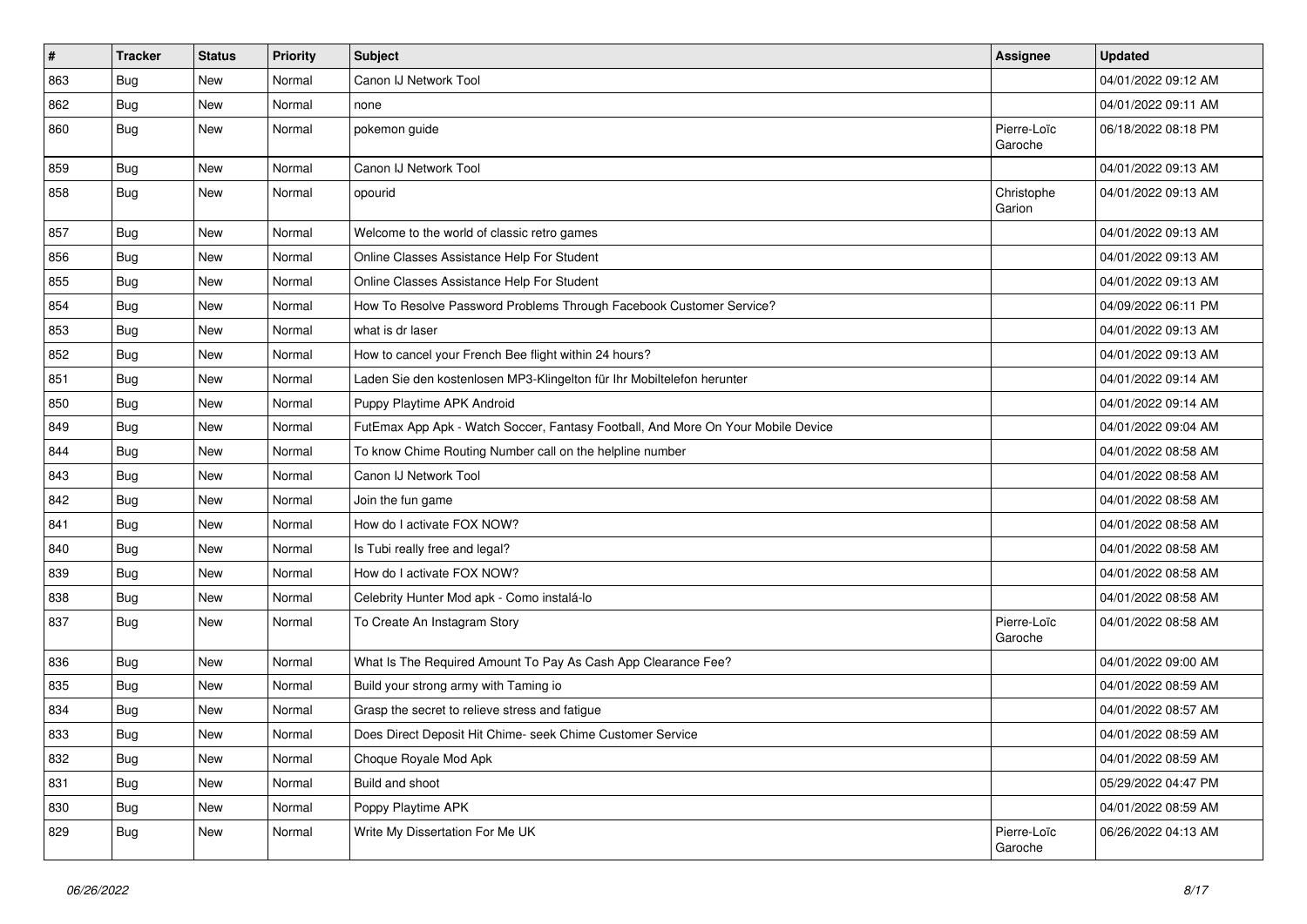| $\sharp$ | <b>Tracker</b> | <b>Status</b> | Priority | Subject                                                          | <b>Assignee</b>        | <b>Updated</b>      |
|----------|----------------|---------------|----------|------------------------------------------------------------------|------------------------|---------------------|
| 828      | <b>Bug</b>     | New           | Normal   | Nursery management                                               |                        | 06/13/2022 08:55 AM |
| 827      | Bug            | <b>New</b>    | Normal   | Come To Know The Required Steps To Unlock Cash App Account       |                        | 04/01/2022 08:59 AM |
| 826      | Bug            | New           | Normal   | How to Dowload MXL TV Premium                                    |                        | 05/26/2022 03:34 PM |
| 825      | <b>Bug</b>     | <b>New</b>    | Normal   | Lucky Patcher Download                                           |                        | 04/01/2022 08:59 AM |
| 822      | Bug            | New           | Normal   | Dowload Your Boyfriend Game                                      |                        | 06/25/2022 02:15 PM |
| 821      | <b>Bug</b>     | <b>New</b>    | Normal   | Nicoo - A Review of the Popular Battle Royale Game               |                        | 04/01/2022 08:56 AM |
| 820      | Bug            | New           | Normal   | Metal Slug Apk para Android                                      |                        | 06/26/2022 01:22 AM |
| 819      | Bug            | New           | Normal   | Metal Slug Apk para Android                                      |                        | 04/01/2022 08:59 AM |
| 818      | <b>Bug</b>     | New           | Normal   | Have you ever played a basketball game?                          | Corentin<br>Lauverjat  | 04/01/2022 08:55 AM |
| 817      | Bug            | New           | Normal   | Pacman 30th Anniversary                                          |                        | 06/23/2022 04:51 AM |
| 816      | <b>Bug</b>     | <b>New</b>    | Normal   | Play Scribble io fun with everyone                               |                        | 06/23/2022 10:52 AM |
| 815      | Bug            | New           | Normal   | how do i call cash app customer service                          | Xavier Thirioux        | 06/23/2022 08:36 AM |
| 814      | <b>Bug</b>     | New           | Normal   | Stage Fright Cure                                                | Pierre-Loïc<br>Garoche | 06/26/2022 07:04 AM |
| 811      | Bug            | <b>New</b>    | Normal   | Canon IJ Network Tool                                            |                        | 06/20/2022 12:34 AM |
| 809      | Bug            | New           | Normal   | Smash Karts - immerse yourself in the exciting race              |                        | 06/24/2022 11:37 PM |
| 808      | Bug            | New           | Normal   | Sinnvolle Guten-Morgen-Grüße                                     |                        | 06/25/2022 12:09 PM |
| 807      | <b>Bug</b>     | New           | Normal   | 1v1Battle is a strategic action 'Build and shoot' game           |                        | 04/01/2022 08:56 AM |
| 805      | <b>Bug</b>     | New           | Normal   | Ketamine Online Store                                            | Christophe<br>Garion   | 06/25/2022 11:28 AM |
| 804      | <b>Bug</b>     | New           | Normal   | Review                                                           |                        | 06/25/2022 05:07 PM |
| 802      | <b>Bug</b>     | <b>New</b>    | Normal   | Who Is an ETL Engineer                                           |                        | 06/25/2022 12:34 AM |
| 801      | Bug            | New           | Normal   | Who Is an ETL Engineer                                           |                        | 06/24/2022 11:18 PM |
| 800      | <b>Bug</b>     | New           | Normal   | Who Is an ETL Engineer                                           |                        | 06/25/2022 10:31 PM |
| 799      | Bug            | New           | Normal   | Who Is an ETL Engineer                                           |                        | 06/26/2022 09:27 AM |
| 798      | <b>Bug</b>     | New           | Normal   | Who Is an ETL Engineer                                           |                        | 06/25/2022 04:19 PM |
| 797      | <b>Bug</b>     | New           | Normal   | Psychedelic                                                      | Christophe<br>Garion   | 06/25/2022 12:37 PM |
| 796      | <b>Bug</b>     | New           | Normal   | How Does Cash App ++ actually work and What is the process of it |                        | 06/22/2022 07:03 AM |
| 795      | <b>Bug</b>     | New           | Normal   | Drift Boss - Exciting Race                                       |                        | 04/01/2022 08:57 AM |
| 792      | <b>Bug</b>     | New           | Normal   | What is Google Camera Mod?                                       |                        | 04/01/2022 08:59 AM |
| 791      | <b>Bug</b>     | New           | Normal   | Samsnung TV Plus is not working                                  |                        | 04/01/2022 09:03 AM |
| 790      | <b>Bug</b>     | New           | Normal   | My app                                                           |                        | 04/01/2022 09:03 AM |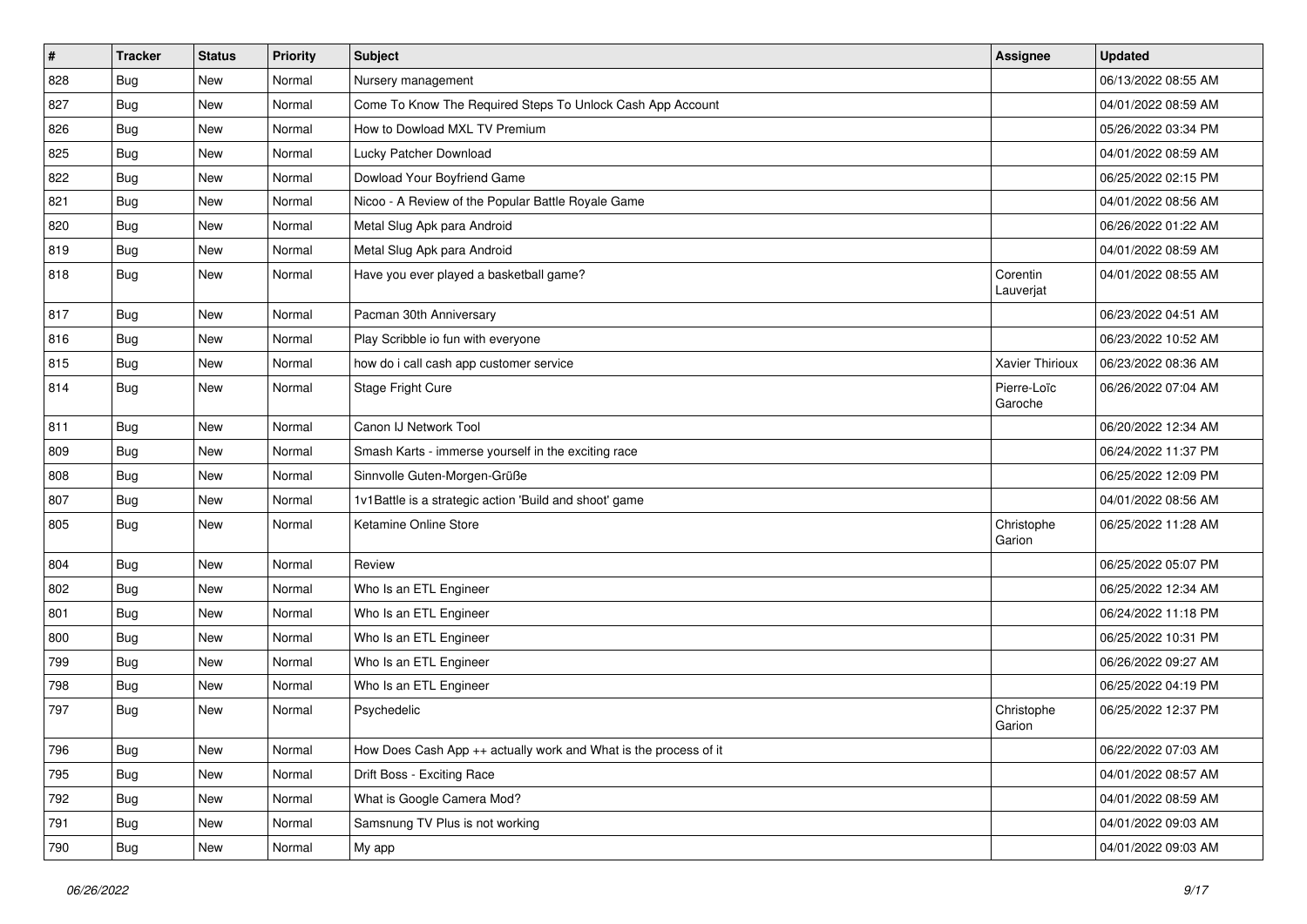| $\vert$ # | <b>Tracker</b> | <b>Status</b> | <b>Priority</b> | <b>Subject</b>                                                                | Assignee               | <b>Updated</b>      |
|-----------|----------------|---------------|-----------------|-------------------------------------------------------------------------------|------------------------|---------------------|
| 789       | <b>Bug</b>     | New           | Normal          | Full version                                                                  |                        | 06/25/2022 11:26 AM |
| 788       | <b>Bug</b>     | <b>New</b>    | Normal          | Intro Maker Mod APK                                                           |                        | 06/26/2022 11:01 AM |
| 787       | <b>Bug</b>     | New           | Normal          | Assured Assignment Help                                                       |                        | 06/25/2022 11:38 PM |
| 786       | <b>Bug</b>     | New           | Normal          | Best Assignment Help in Australia & UK                                        |                        | 06/21/2022 09:28 PM |
| 785       | <b>Bug</b>     | <b>New</b>    | Normal          | How To Get Money Off Cash App Without Card Or With A Card?                    |                        | 06/21/2022 03:59 PM |
| 784       | <b>Bug</b>     | New           | Normal          | How To Add Money On Cash App Card And Check The Funds?                        |                        | 06/25/2022 02:10 AM |
| 783       | Bug            | <b>New</b>    | Normal          | How Do I Determine The Reasons And Solutions To Fix Cash App Transfer Failed? |                        | 06/26/2022 03:30 AM |
| 782       | <b>Bug</b>     | New           | Normal          | Comment faire une sonnerie téléphonique                                       |                        | 06/24/2022 01:32 PM |
| 781       | <b>Bug</b>     | New           | Normal          | Free Whatsapp Group to Join                                                   |                        | 06/25/2022 01:25 AM |
| 780       | Bug            | <b>New</b>    | Normal          | Best Whatsapp Modified APKs                                                   | Pierre-Loïc<br>Garoche | 06/25/2022 06:54 AM |
| 777       | Bug            | New           | Normal          | Obtain driving instructions using Google Maps.                                |                        | 06/26/2022 11:30 AM |
| 776       | <b>Bug</b>     | <b>New</b>    | Normal          | Wibargain                                                                     |                        | 06/17/2022 08:52 PM |
| 775       | <b>Bug</b>     | New           | Normal          | cash app                                                                      |                        | 02/14/2022 08:20 AM |
| 774       | Bug            | New           | Normal          | Follow proper initiatives                                                     |                        | 06/26/2022 02:21 AM |
| 773       | <b>Bug</b>     | New           | Normal          | Spades - Play online free                                                     |                        | 06/25/2022 02:00 AM |
| 772       | <b>Bug</b>     | New           | Normal          | united airlines baggage policy                                                |                        | 06/26/2022 05:25 AM |
| 771       | <b>Bug</b>     | <b>New</b>    | Normal          | united airlines baggage policy                                                |                        | 06/26/2022 07:19 AM |
| 770       | <b>Bug</b>     | New           | Normal          | Canon IJ Network Tool                                                         |                        | 06/26/2022 09:12 AM |
| 769       | <b>Bug</b>     | New           | Normal          | check my cash app                                                             |                        | 06/25/2022 04:55 AM |
| 768       | <b>Bug</b>     | New           | Normal          | Where can you buy best jackets online?                                        |                        | 04/01/2022 09:05 AM |
| 767       | Bug            | New           | Normal          | apkmod                                                                        |                        | 06/26/2022 07:59 AM |
| 766       | <b>Bug</b>     | <b>New</b>    | Normal          | Pobreflix Mod APK Review                                                      |                        | 06/23/2022 01:39 AM |
| 765       | <b>Bug</b>     | New           | Normal          | Follow proper initiatives to check my cash app                                |                        | 06/25/2022 10:08 AM |
| 764       | <b>Bug</b>     | New           | Normal          | What is available to see what I can watch HBO Max?                            |                        | 06/26/2022 10:38 AM |
| 762       | <b>Bug</b>     | New           | Normal          | How To Add Money To A Cash App Card If Struggling With Low Amount?            |                        | 06/24/2022 07:48 AM |
| 761       | Bug            | New           | Normal          | What is it about basketball that makes it so popular in the United States?    | Corentin<br>Lauverjat  | 06/24/2022 03:48 AM |
| 760       | Bug            | New           | Normal          | apkmod                                                                        |                        | 05/20/2022 05:32 AM |
| 759       | <b>Bug</b>     | New           | Normal          | Canon IJ Network Tool                                                         | Pierre-Loïc<br>Garoche | 06/24/2022 08:18 PM |
| 758       | Bug            | New           | Normal          | How Do I Study Consistently For Hours?                                        |                        | 04/01/2022 09:01 AM |
| 757       | Bug            | New           | Normal          | Why Is Issue of Car Maintenance so Famous for the Consumers?                  |                        | 04/01/2022 09:01 AM |
| 754       | <b>Bug</b>     | New           | Normal          | Cómo descargar tonos gratis de teléfono celular                               |                        | 04/29/2022 05:26 AM |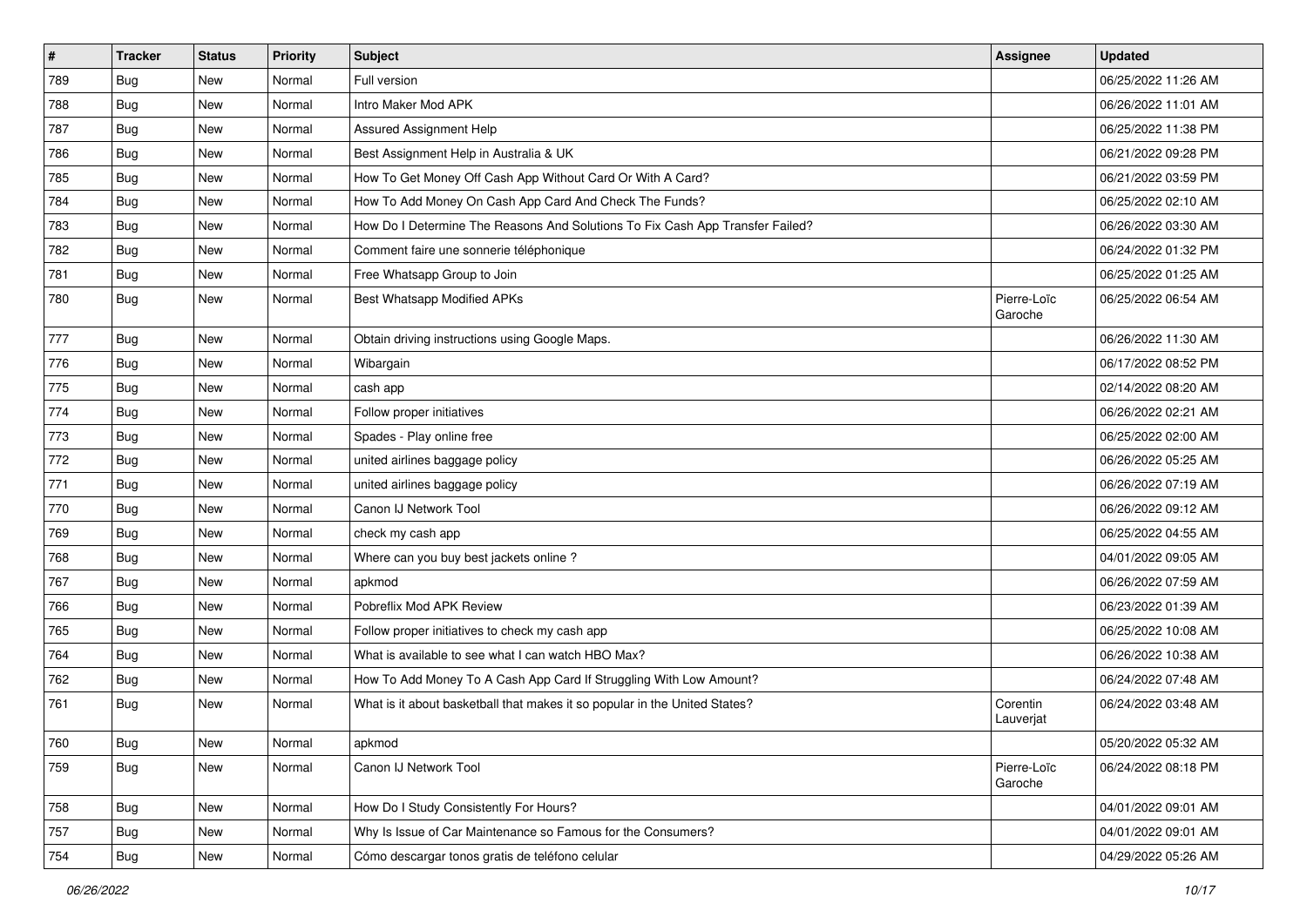| $\vert$ # | <b>Tracker</b> | <b>Status</b> | Priority | Subject                                                                                             | Assignee               | <b>Updated</b>      |
|-----------|----------------|---------------|----------|-----------------------------------------------------------------------------------------------------|------------------------|---------------------|
| 753       | <b>Bug</b>     | New           | Normal   | onlineessaygrader                                                                                   |                        | 04/01/2022 09:01 AM |
| 752       | <b>Bug</b>     | New           | Normal   | Plagerism checker                                                                                   |                        | 04/01/2022 09:03 AM |
| 750       | Bug            | New           | Normal   | Create a Report Template                                                                            |                        | 04/01/2022 09:00 AM |
| 749       | <b>Bug</b>     | New           | Normal   | The Best Bubble Shooter Game for Android                                                            |                        | 04/01/2022 09:02 AM |
| 748       | <b>Bug</b>     | New           | Normal   | Il y a quelques façons d'obtenir des sonneries gratuites pour votre iPhone                          |                        | 04/01/2022 09:02 AM |
| 747       | <b>Bug</b>     | New           | Normal   | How to Install Tyflex Plus on Your Android Device                                                   |                        | 06/26/2022 08:16 AM |
| 744       | Bug            | New           | Normal   | <b>Pixel Survive</b>                                                                                |                        | 04/01/2022 09:02 AM |
| 743       | <b>Bug</b>     | New           | Normal   | They promote 'pixel art' contests and a 'game jam' related to the work and figure of Carlos Casares |                        | 04/15/2022 09:12 PM |
| 742       | <b>Bug</b>     | New           | Normal   | How Long Does Cash App Support Take To Respond For A Better Support?                                |                        | 06/25/2022 11:00 PM |
| 741       | Bug            | New           | Normal   | <b>Blockchain Technology Solutions</b>                                                              |                        | 06/26/2022 02:19 AM |
| 739       | <b>Bug</b>     | New           | Normal   | law dissertation help                                                                               |                        | 04/01/2022 09:02 AM |
| 738       | <b>Bug</b>     | New           | Normal   | How Much Amount Do I Get Using The Referral Code For Cash App?                                      |                        | 04/01/2022 09:03 AM |
| 737       | Bug            | <b>New</b>    | Normal   | How Do I Talk To A Live Person At Facebook If Anything Is Doubtful?                                 |                        | 04/01/2022 09:20 AM |
| 736       | <b>Bug</b>     | New           | Normal   | Want to Edit in My Website (transfer-factor.net) Unfortunately, Unable to Edit It                   |                        | 06/24/2022 07:32 AM |
| 735       | Bug            | New           | Normal   | A quick fix of how to get money back from cash app stocks                                           |                        | 06/25/2022 02:59 PM |
| 734       | Bug            | New           | Normal   | DR. STRANGE: Multiverse of Scheduling Madness!                                                      |                        | 04/01/2022 09:33 AM |
| 733       | <b>Bug</b>     | New           | Normal   | How does one go about getting a book deal?                                                          |                        | 04/01/2022 09:33 AM |
| 732       | <b>Bug</b>     | New           | Normal   | Get rectifications steps about why cash app transfer failed                                         |                        | 04/01/2022 09:33 AM |
| 731       | Bug            | New           | Normal   | Avail Of Cash App Customer Service If Unable To Down Cash App Mobile App?                           |                        | 06/25/2022 08:36 PM |
| 730       | <b>Bug</b>     | New           | Normal   | Canon IJ Network Tool                                                                               |                        | 04/01/2022 09:33 AM |
| 729       | Bug            | New           | Normal   | Canon IJ Network Tool                                                                               |                        | 04/01/2022 09:33 AM |
| 728       | <b>Bug</b>     | New           | Normal   | Will Cash App refund money if scammed? Hitches With Optimum Ease                                    |                        | 06/26/2022 06:15 AM |
| 727       | Bug            | New           | Normal   | Drive for speed simulator mod apk                                                                   | Pierre-Loïc<br>Garoche | 04/23/2022 11:17 PM |
| 726       | <b>Bug</b>     | New           | Normal   | Mobile Application Development Services                                                             |                        | 06/25/2022 06:02 AM |
| 724       | <b>Bug</b>     | New           | Normal   | Dial Chime Customer support number for a quick response                                             |                        | 06/25/2022 10:58 AM |
| 722       | <b>Bug</b>     | New           | Normal   | Vergrößern Sie Instagram-Fotos mit instazoom                                                        | Christophe<br>Garion   | 06/25/2022 02:24 PM |
| 721       | Bug            | New           | Normal   | Cómo instalar un Mod Apk                                                                            |                        | 06/24/2022 09:39 PM |
| 720       | Bug            | New           | Normal   | How does Cash App Phone Number provide a quick treatment?                                           |                        | 06/25/2022 02:32 PM |
| 719       | Bug            | New           | Normal   | How Do I Send \$5000 Through Cash App Account With Ease?                                            |                        | 06/24/2022 07:15 PM |
| 717       | <b>Bug</b>     | New           | Normal   | Disney Plus Apk - Watch Movies and TV Shows on Your Device                                          |                        | 06/26/2022 04:56 AM |
| 716       | <b>Bug</b>     | New           | Normal   | La celebración de un BabyShower.                                                                    |                        | 06/25/2022 06:52 PM |
| 715       | Bug            | New           | Normal   | Puppy Playtime Descargar gratis                                                                     |                        | 06/25/2022 12:10 PM |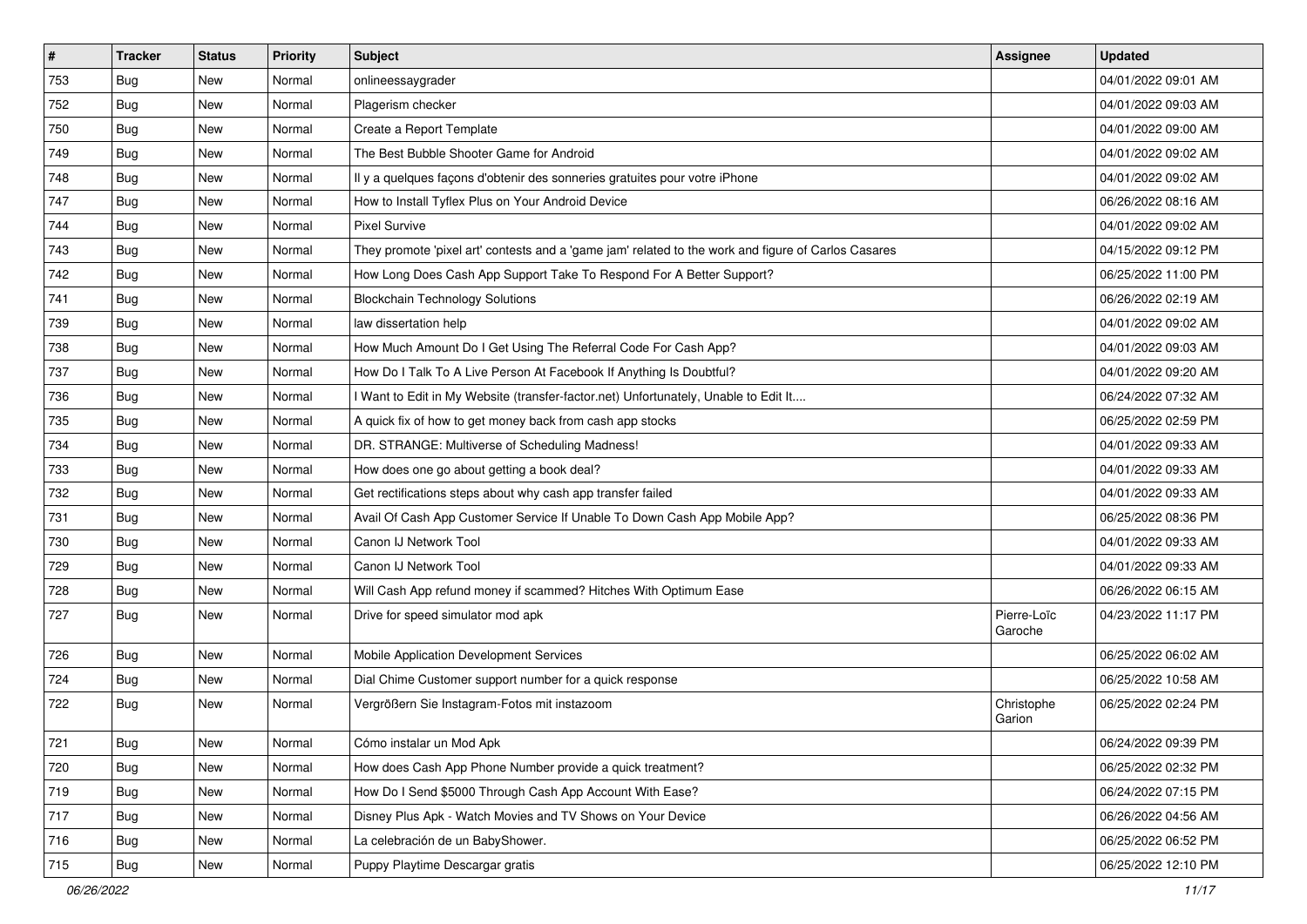| $\pmb{\sharp}$ | <b>Tracker</b> | <b>Status</b> | <b>Priority</b> | <b>Subject</b>                                                               | <b>Assignee</b>        | <b>Updated</b>      |
|----------------|----------------|---------------|-----------------|------------------------------------------------------------------------------|------------------------|---------------------|
| 714            | <b>Bug</b>     | New           | Normal          | Cuevana 3 Premium - Enjoy Your Favorite Movies and TV Shows on Your Smart TV |                        | 06/26/2022 06:14 AM |
| 712            | Bug            | New           | Normal          | Tips and Tricks                                                              |                        | 06/24/2022 04:19 PM |
| 711            | Bug            | <b>New</b>    | Normal          | Human Fall Flat Apk Download                                                 |                        | 06/25/2022 09:44 AM |
| 710            | Bug            | <b>New</b>    | Normal          | Take Necessary Assistance If You Are Unable Activate Cash App Card           |                        | 06/25/2022 09:26 PM |
| 709            | <b>Bug</b>     | <b>New</b>    | Normal          | How To Load Cash App Card At Walmart Without Having To Face Any Hassle?      |                        | 06/25/2022 05:02 PM |
| 708            | Bug            | New           | Normal          | Efficient ways to proceed with the cash app dispute process?                 |                        | 06/26/2022 12:08 AM |
| 707            | <b>Bug</b>     | New           | Normal          | Why Accounting Assignments Are Beneficial For The Students?                  | Pierre-Loïc<br>Garoche | 06/24/2022 09:16 PM |
| 706            | Bug            | <b>New</b>    | Normal          | How Can You Cancel A Cash App Payment Without Any Prior Information?         |                        | 06/26/2022 09:13 AM |
| 705            | Bug            | <b>New</b>    | Normal          | wuxiaworld                                                                   |                        | 06/26/2022 01:53 AM |
| 704            | Bug            | <b>New</b>    | Normal          | Reach support team of Chime Customer Service for instant help                |                        | 06/25/2022 07:25 PM |
| 703            | Bug            | <b>New</b>    | Normal          | For real-time help, dial Facebook customer service number                    |                        | 06/25/2022 02:00 PM |
| 702            | Bug            | <b>New</b>    | Normal          | Avail Chime Customer Service to know How To Get Chime Bank Statement         |                        | 06/26/2022 11:41 AM |
| 701            | <b>Bug</b>     | New           | Normal          | Why Law Essay Helper UK is Necessary?                                        |                        | 06/24/2022 03:17 PM |
| 700            | <b>Bug</b>     | New           | Normal          | Cómo descargar Poppy Playtime                                                |                        | 04/01/2022 09:30 AM |
| 699            | <b>Bug</b>     | <b>New</b>    | Normal          | Would you be able to utilize Cash App Twitch?                                |                        | 06/26/2022 01:57 AM |
| 697            | Bug            | New           | Normal          | How to Descargar Pura TV For Android                                         |                        | 06/25/2022 06:01 AM |
| 696            | Bug            | <b>New</b>    | Normal          | How to Install the TuMangaOnline App                                         |                        | 06/26/2022 10:39 AM |
| 695            | <b>Bug</b>     | New           | Normal          | Refer Listas IPTV Apk                                                        |                        | 06/25/2022 08:23 PM |
| 694            | Bug            | New           | Normal          | How to Get Guidance On How To Cash App Withdrawal Limit?                     | Christophe<br>Garion   | 06/25/2022 02:42 PM |
| 692            | Bug            | New           | Normal          | Esports 888b                                                                 |                        | 06/12/2022 10:04 AM |
| 691            | Bug            | New           | Normal          | tea garden dublin                                                            |                        | 04/01/2022 09:31 AM |
| 690            | Bug            | <b>New</b>    | Normal          | campervan hire                                                               |                        | 06/25/2022 01:32 AM |
| 689            | Bug            | <b>New</b>    | Normal          | How to use twitch.tv/activate?                                               |                        | 06/25/2022 12:12 PM |
| 688            | <b>Bug</b>     | <b>New</b>    | Normal          | How to use twitch.tv/activate?                                               |                        | 06/24/2022 04:16 AM |
| 687            | <b>Bug</b>     | New           | Normal          | How to use twitch.tv/activate?                                               |                        | 06/25/2022 10:58 AM |
| 686            | <b>Bug</b>     | New           | Normal          | Welcome To The Most Demandable Mahipalpur Escorts Agency                     |                        | 06/26/2022 04:37 AM |
| 684            | <b>Bug</b>     | New           | Normal          | Difference between paper map and online map                                  |                        | 06/25/2022 06:57 AM |
| 682            | <b>Bug</b>     | New           | Normal          | Does Facebook customer service live chat allow to speak with someone?        |                        | 06/26/2022 07:17 AM |
| 679            | Bug            | New           | Normal          | Word Finder helps you to play word games better                              |                        | 04/01/2022 09:34 AM |
| 678            | Bug            | New           | Normal          | How to be a winner in buidnow gg                                             |                        | 06/24/2022 06:57 AM |
| 677            | Bug            | New           | Normal          | Logo Design Services Near Me                                                 |                        | 06/26/2022 02:32 AM |
| 676            | Bug            | New           | Normal          | Does Facebook customer service live chat allow to speak with someone?        |                        | 04/01/2022 09:39 AM |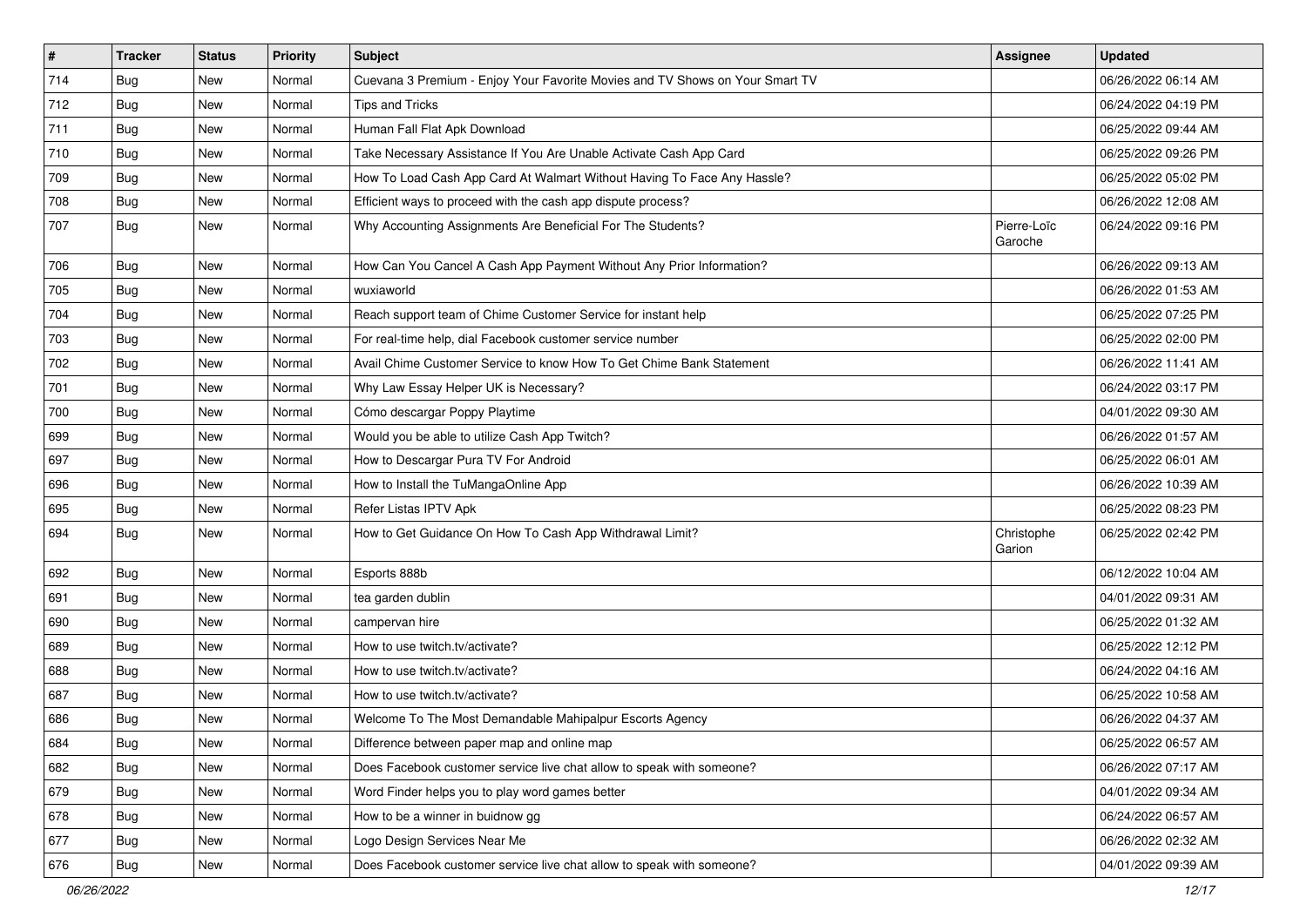| $\sharp$ | <b>Tracker</b> | <b>Status</b> | Priority | Subject                                                         | <b>Assignee</b>        | <b>Updated</b>      |
|----------|----------------|---------------|----------|-----------------------------------------------------------------|------------------------|---------------------|
| 675      | <b>Bug</b>     | New           | Normal   | What Are Smart Tactics To Fix Cash App Transfer Failed Hurdles? |                        | 06/16/2022 04:37 AM |
| 674      | <b>Bug</b>     | New           | Normal   | The best game in 2021                                           | Pierre-Loïc<br>Garoche | 06/24/2022 10:05 PM |
| 673      | Bug            | New           | Normal   | Learn the basics of pixel art - Clear grid                      |                        | 06/25/2022 11:24 PM |
| 672      | Bug            | New           | Normal   | The easiest way to delete ringtones on iPhone                   |                        | 06/25/2022 10:02 AM |
| 671      | Bug            | New           | Normal   | Hot games                                                       | Pierre-Loïc<br>Garoche | 06/26/2022 12:40 AM |
| 670      | Bug            | New           | Normal   | JTWhatsApp Apk - The New and Improved WhatsApp                  |                        | 06/17/2022 04:36 PM |
| 668      | <b>Bug</b>     | New           | Normal   | Get to know Cash App Refund Process here                        |                        | 06/25/2022 08:53 PM |
| 667      | Bug            | <b>New</b>    | Normal   | What Is a Ringtone?                                             |                        | 06/25/2022 02:04 PM |
| 666      | <b>Bug</b>     | New           | Normal   | 470+ pages à colorier de Noël                                   |                        | 06/25/2022 11:44 PM |
| 664      | <b>Bug</b>     | <b>New</b>    | Normal   | Tea TV Apk Download - The Best Way to Watch Movies Offline      |                        | 06/24/2022 08:01 PM |
| 663      | <b>Bug</b>     | New           | Normal   | Know how the Cash app twitches words in a detailed way.         | Pierre-Loïc<br>Garoche | 05/22/2022 05:44 PM |
| 662      | Bug            | New           | Normal   | Oreo TV Download - The Easiest Way to Watch Live TV             |                        | 06/26/2022 10:14 AM |
| 661      | <b>Bug</b>     | New           | Normal   | Turbo VPN MOD APK Download                                      |                        | 06/24/2022 08:51 AM |
| 660      | Bug            | New           | Normal   | Anchovies Nutrition Facts And Health Benefits                   |                        | 04/01/2022 09:40 AM |
| 659      | <b>Bug</b>     | <b>New</b>    | Normal   | Olive Oil Properties And Health Benefits                        |                        | 06/26/2022 12:59 AM |
| 658      | <b>Bug</b>     | New           | Normal   | Watermelon Nutrition Facts And Health Benefits                  |                        | 06/26/2022 08:33 AM |
| 657      | <b>Bug</b>     | <b>New</b>    | Normal   | Coconut Nutrition Facts And Health Benefits                     |                        | 06/26/2022 06:45 AM |
| 656      | Bug            | New           | Normal   | Kiwi Nutrition Facts And Health Benefits                        |                        | 06/23/2022 05:18 PM |
| 655      | <b>Bug</b>     | New           | Normal   | <b>Eggplant Health Benefits</b>                                 |                        | 06/24/2022 05:17 AM |
| 653      | <b>Bug</b>     | New           | Normal   | Jujube (Jinjoles): Properties And Health Benefits               |                        | 06/25/2022 03:18 PM |
| 652      | Bug            | New           | Normal   | Sesame Health Benefits                                          |                        | 06/26/2022 09:38 AM |
| 651      | <b>Bug</b>     | New           | Normal   | Salmon Health Benefits                                          |                        | 06/25/2022 07:05 AM |
| 650      | Bug            | New           | Normal   | <b>Cherries Health Benefits</b>                                 |                        | 06/26/2022 12:57 AM |
| 645      | <b>Bug</b>     | <b>New</b>    | Normal   | thong tin chinh xac nhat hom nay                                |                        | 06/25/2022 04:16 AM |
| 644      | <b>Bug</b>     | New           | Normal   | <b>TeaTV App Review</b>                                         |                        | 06/26/2022 07:17 AM |
| 643      | Bug            | New           | Normal   | Oreo TV Apk Download                                            |                        | 06/25/2022 10:46 PM |
| 642      | <b>Bug</b>     | New           | Normal   | thong tin thoi tiet ngay hom nay                                |                        | 06/26/2022 09:45 AM |
| 641      | Bug            | New           | Normal   | Get Best Economics Dissertation Writing Service                 |                        | 06/25/2022 10:04 AM |
| 640      | <b>Bug</b>     | New           | Normal   | play game with me                                               |                        | 06/24/2022 08:20 PM |
| 639      | <b>Bug</b>     | New           | Normal   | thong tin chinh xac                                             |                        | 06/26/2022 05:25 AM |
| 638      | Bug            | New           | Normal   | Run 3 game                                                      |                        | 06/26/2022 06:31 AM |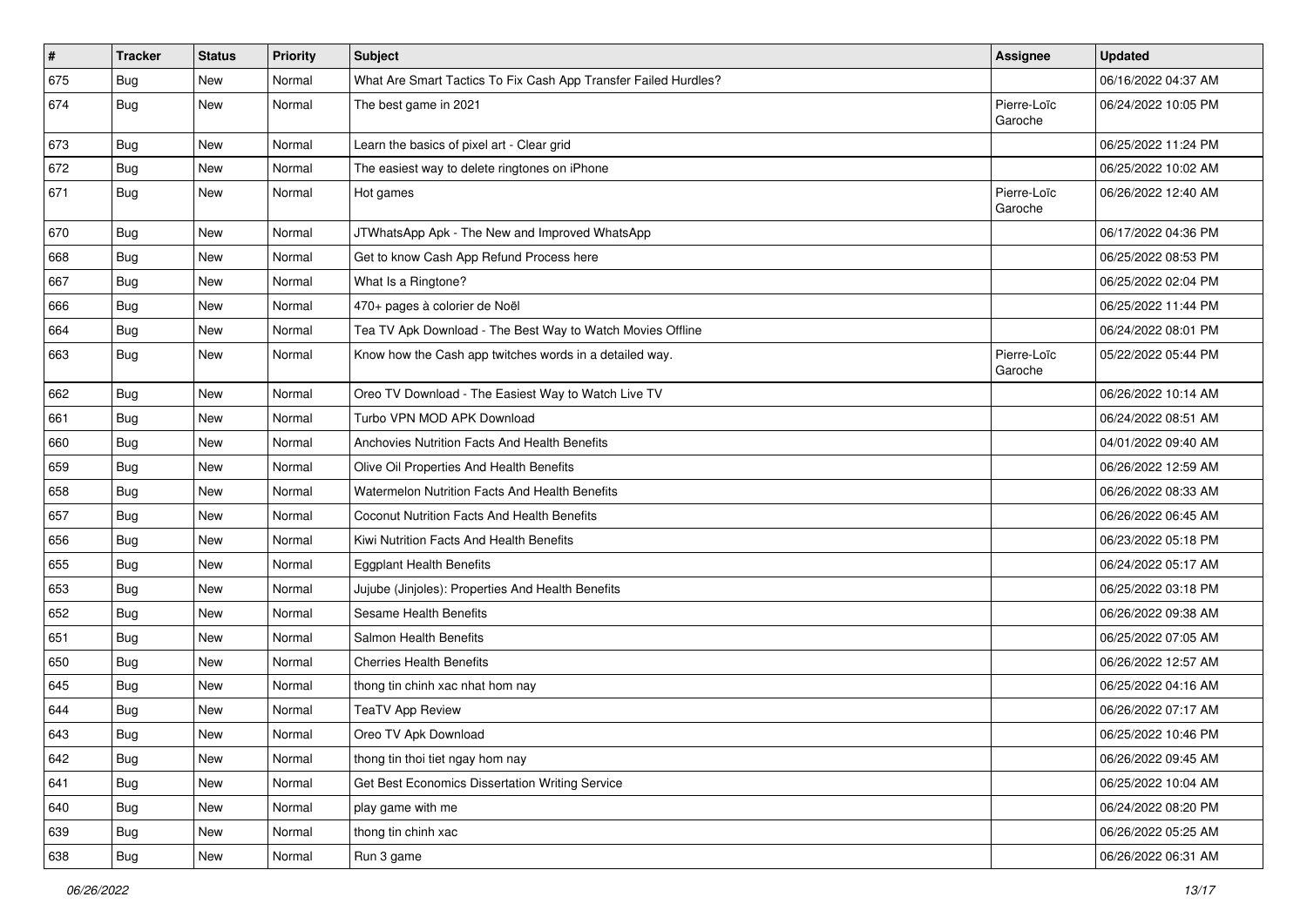| $\vert$ # | <b>Tracker</b> | <b>Status</b> | <b>Priority</b> | <b>Subject</b>                                                                   | <b>Assignee</b>        | <b>Updated</b>      |
|-----------|----------------|---------------|-----------------|----------------------------------------------------------------------------------|------------------------|---------------------|
| 636       | Bug            | New           | Normal          | What is the most popular furniture color?                                        |                        | 06/25/2022 04:57 PM |
| 635       | <b>Bug</b>     | New           | Normal          | Buy Steroids Online with OurMedicnes.com   Best Quality Steroids                 |                        | 06/26/2022 12:01 AM |
| 634       | <b>Bug</b>     | New           | Normal          | Buy Vidalista Tablets (Tadalafil) at [\$25 OFF + Free Shipping] Vidalistatablets |                        | 06/25/2022 04:00 PM |
| 633       | <b>Bug</b>     | New           | Normal          | How i can i solve my issue                                                       |                        | 04/01/2022 09:38 AM |
| 632       | <b>Bug</b>     | <b>New</b>    | Normal          | CheapestMedsShop   100% Safe Medicines Online in UK & AUS.                       |                        | 06/23/2022 05:23 AM |
| 631       | <b>Bug</b>     | New           | Normal          | How Can I Load Cash App Card at Walmart straight away?                           |                        | 04/01/2022 09:38 AM |
| 630       | Bug            | New           | Normal          | How Can I Load Cash App Card at Walmart straight away?                           |                        | 06/26/2022 12:04 AM |
| 629       | <b>Bug</b>     | New           | Normal          | How Can I Load Cash App Card at Walmart straight away?                           |                        | 06/24/2022 07:55 PM |
| 628       | <b>Bug</b>     | New           | Normal          | CV reviewing services!                                                           |                        | 06/26/2022 06:49 AM |
| 627       | Bug            | New           | Normal          | <b>HELO</b>                                                                      |                        | 06/26/2022 06:42 AM |
| 625       | <b>Bug</b>     | New           | Normal          | The best free online driving directions tool                                     |                        | 04/01/2022 09:28 AM |
| 624       | Bug            | New           | Normal          | Use go with the Driving Directions for your go                                   |                        | 06/21/2022 04:54 AM |
| 623       | Bug            | New           | Normal          | Listen to online radio stations for mobile phones                                |                        | 06/24/2022 08:21 PM |
| 622       | <b>Bug</b>     | New           | Normal          | CheapestMedsShop   100% Safe Medicines Online in UK & AUS.                       |                        | 06/24/2022 07:10 PM |
| 621       | <b>Bug</b>     | New           | Normal          | Buy All Modafinil & Armodafinil Tablets @Buy Modafinil US                        |                        | 06/26/2022 02:20 AM |
| 620       | <b>Bug</b>     | New           | Normal          | Viagra Meds: Fastest & Quick Delivery On Your Doorstep - USA                     |                        | 06/26/2022 11:15 AM |
| 619       | <b>Bug</b>     | New           | Normal          | Online Trusted Medicine Store in US for Health - Genericmedsupply                |                        | 06/25/2022 01:55 PM |
| 618       | Bug            | New           | Normal          | Buy Steroids Online with OurMedicnes.com   Best Quality Steroids                 |                        | 06/26/2022 12:42 AM |
| 617       | Bug            | New           | Normal          | Buy Vidalista Tablets (Tadalafil) at [\$25 OFF + Free Shipping] Vidalistatablets |                        | 06/26/2022 10:11 AM |
| 616       | <b>Bug</b>     | New           | Normal          | Buy Anavar Tablets   Anavar For Sale in USA, UK & Australia                      |                        | 06/24/2022 03:52 PM |
| 615       | Bug            | New           | Normal          | CheapestMedsShop   100% Safe Medicines Online in USA UK & AUS.                   |                        | 06/25/2022 08:36 PM |
| 614       | <b>Bug</b>     | New           | Normal          | Como baixar o MOD APK no celular                                                 |                        | 06/22/2022 04:46 AM |
| 613       | Bug            | <b>New</b>    | Normal          | Buy Aspadol 100mg Tab Online in US, UK, AU   Erospharmacy                        |                        | 06/26/2022 09:10 AM |
| 612       | <b>Bug</b>     | New           | Normal          | Luxury Slingshot Rental                                                          |                        | 06/26/2022 02:02 AM |
| 607       | <b>Bug</b>     | New           | Normal          | Vex 5                                                                            |                        | 04/01/2022 09:22 AM |
| 604       | Bug            | New           | Normal          | Idle Game Online                                                                 |                        | 06/26/2022 11:11 AM |
| 603       | <b>Bug</b>     | New           | Normal          | Premiere gratuito da lista de IPTV                                               |                        | 06/24/2022 05:30 PM |
| 602       | <b>Bug</b>     | New           | Normal          | Best Essay Writing Service UK                                                    | Pierre-Loïc<br>Garoche | 06/26/2022 12:16 AM |
| 601       | <b>Bug</b>     | New           | Normal          | Best Essay Writing Service UK                                                    | Pierre-Loïc<br>Garoche | 06/26/2022 03:46 AM |
| 600       | <b>Bug</b>     | New           | Normal          | Play Store Pro                                                                   |                        | 06/25/2022 08:17 PM |
| 599       | <b>Bug</b>     | New           | Normal          | Do you know how to delete cash app account from your computer?                   |                        | 06/24/2022 10:42 AM |
| 598       | <b>Bug</b>     | New           | Normal          | Universo s / f Download                                                          |                        | 06/25/2022 03:38 PM |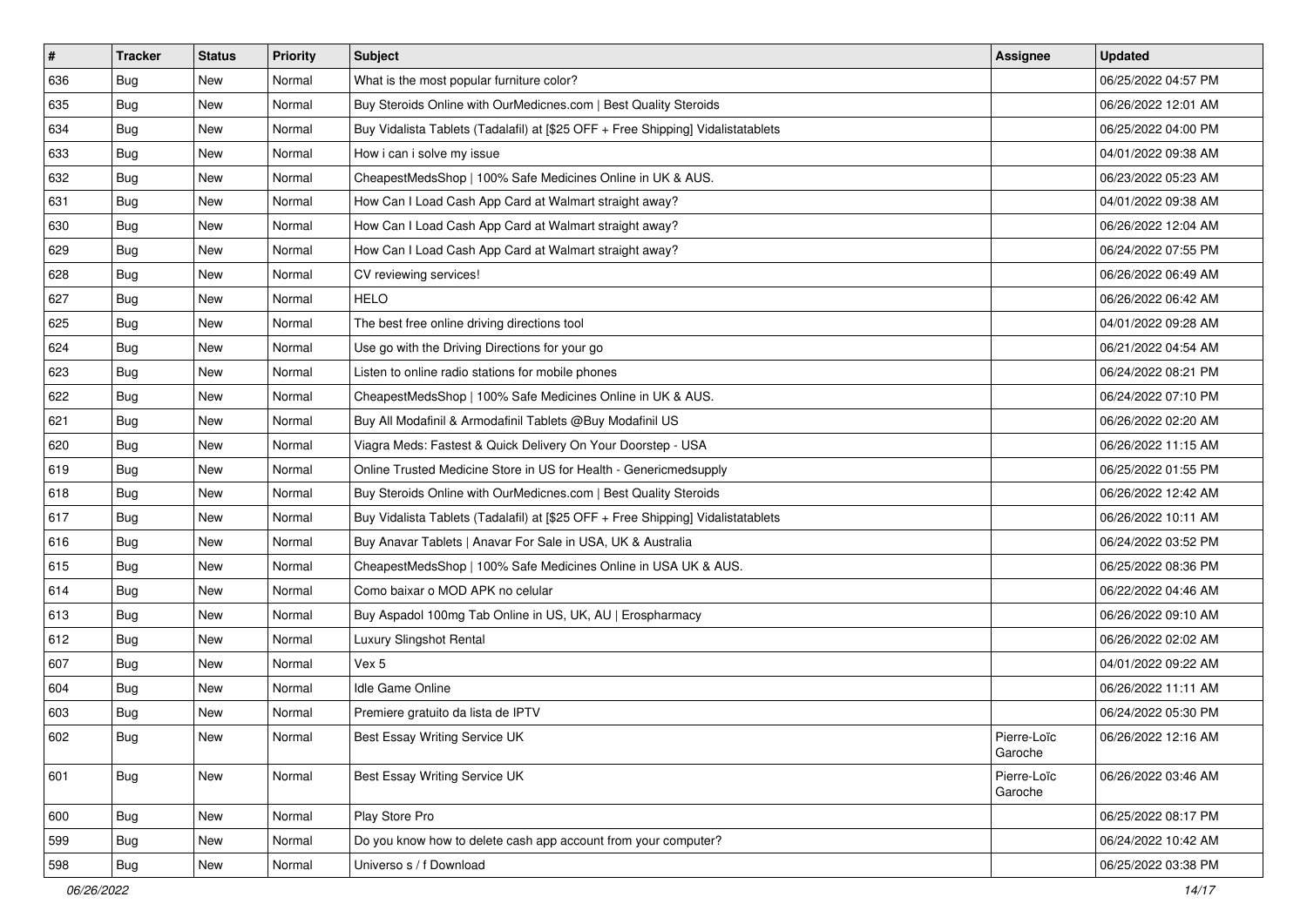| #   | <b>Tracker</b> | <b>Status</b> | <b>Priority</b> | <b>Subject</b>                                                                                                                                                                                                                                                        | <b>Assignee</b>        | <b>Updated</b>      |
|-----|----------------|---------------|-----------------|-----------------------------------------------------------------------------------------------------------------------------------------------------------------------------------------------------------------------------------------------------------------------|------------------------|---------------------|
| 597 | <b>Bug</b>     | New           | Normal          | Universo s / f Download                                                                                                                                                                                                                                               |                        | 06/26/2022 10:14 AM |
| 596 | Bug            | <b>New</b>    | Normal          | <b>Kids Games</b>                                                                                                                                                                                                                                                     |                        | 04/01/2022 09:18 AM |
| 595 | Bug            | New           | Normal          | RFM Online - une révolution dans la gestion de l'identité numérique                                                                                                                                                                                                   |                        | 06/25/2022 06:29 AM |
| 593 | Bug            | New           | Normal          | Eiffel Spark Ultimate C2 SN series is a fully synthetic range of advanced performance engine oils blended in high<br>performance fully synthetic (PAO - polyalphaolefin) basestocks fortified with advanced technology additive system,<br>specifically formulated to |                        | 06/25/2022 09:51 AM |
| 592 | Bug            | <b>New</b>    | Normal          | Deezer Premium APK - Baixe músicas de qualquer lugar do mundo de graça                                                                                                                                                                                                |                        | 06/26/2022 04:56 AM |
| 591 | Bug            | New           | Normal          | How To Find Facebook Modifications For Your Spotify Premium Apk?                                                                                                                                                                                                      |                        | 06/19/2022 06:07 AM |
| 590 | Bug            | <b>New</b>    | Normal          | Follow proper initiatives to check my cash app card balance:                                                                                                                                                                                                          |                        | 06/25/2022 04:29 PM |
| 589 | Bug            | <b>New</b>    | Normal          | How can I get the cash app phone number of customer support?                                                                                                                                                                                                          |                        | 06/24/2022 08:57 PM |
| 588 | Bug            | <b>New</b>    | Normal          | YouTube Vanced Apk Manager App - Como instalá-lo                                                                                                                                                                                                                      |                        | 06/25/2022 12:21 PM |
| 587 | Bug            | <b>New</b>    | Normal          | Why Picsart Pro Offers Great Features                                                                                                                                                                                                                                 |                        | 06/26/2022 12:18 AM |
| 586 | Bug            | <b>New</b>    | Normal          | Best Modifications For Your Mobile Phone                                                                                                                                                                                                                              |                        | 06/26/2022 01:51 AM |
| 585 | <b>Bug</b>     | New           | Normal          | What is cash app help number?                                                                                                                                                                                                                                         |                        | 04/01/2022 09:18 AM |
| 584 | Bug            | <b>New</b>    | Normal          | Want the cash app customer service number to check balance?                                                                                                                                                                                                           |                        | 06/25/2022 02:30 PM |
| 582 | Bug            | New           | Normal          | Cash App Won't Let Me Send Money If There Is A Low Balance Available                                                                                                                                                                                                  | Pierre-Loïc<br>Garoche | 06/26/2022 04:47 AM |
| 581 | Bug            | <b>New</b>    | Normal          | E-Learning Course Help                                                                                                                                                                                                                                                |                        | 06/26/2022 10:14 AM |
| 579 | Bug            | New           | Normal          | YOUR CV MAKES YOUR FIRST IMPRESSION                                                                                                                                                                                                                                   | Christophe<br>Garion   | 06/25/2022 06:46 PM |
| 577 | Bug            | <b>New</b>    | Normal          | Follow these easy steps to make Admiral Casino Login                                                                                                                                                                                                                  |                        | 06/26/2022 10:30 AM |
| 576 | Bug            | New           | Normal          | So laden Sie ein Instagram-Bild herunter                                                                                                                                                                                                                              |                        | 06/23/2022 09:23 AM |
| 574 | Bug            | New           | Normal          | How to fix the Epson printer offline issue due to a wired connection?                                                                                                                                                                                                 |                        | 06/26/2022 11:19 AM |
| 573 | <b>Bug</b>     | New           | Normal          | Experimente lo mejor en la aplicación Apk de juegos gratis                                                                                                                                                                                                            |                        | 06/26/2022 07:28 AM |
| 571 | Bug            | New           | Normal          | How may the Cash app dispute your trade?                                                                                                                                                                                                                              | Pierre-Loïc<br>Garoche | 06/25/2022 05:15 AM |
| 570 | Bug            | New           | Normal          | What is Sutton bank cash app customer service phone number?                                                                                                                                                                                                           | Pierre-Loïc<br>Garoche | 06/26/2022 07:49 AM |
| 569 | Bug            | <b>New</b>    | Normal          | What is the incoming and outgoing mail server for Outlook IMAP settings?                                                                                                                                                                                              | Pierre-Loïc<br>Garoche | 06/26/2022 05:23 AM |
| 568 | <b>Bug</b>     | New           | Normal          | Instale a versão mais recente do YouTube Premium                                                                                                                                                                                                                      |                        | 06/24/2022 08:51 PM |
| 567 | Bug            | New           | Normal          | Singapore assignment help                                                                                                                                                                                                                                             |                        | 06/26/2022 10:52 AM |
| 566 | Bug            | New           | Normal          | Kinemaster Pro Download - los App Review                                                                                                                                                                                                                              |                        | 04/01/2022 09:27 AM |
| 565 | Bug            | New           | Normal          | How To Install RepelisPlus On Your Android Phone?                                                                                                                                                                                                                     |                        | 06/24/2022 11:27 PM |
| 564 | <b>Bug</b>     | New           | Normal          | How To Install RepelisPlus On Your Android Phone?                                                                                                                                                                                                                     |                        | 06/25/2022 06:46 PM |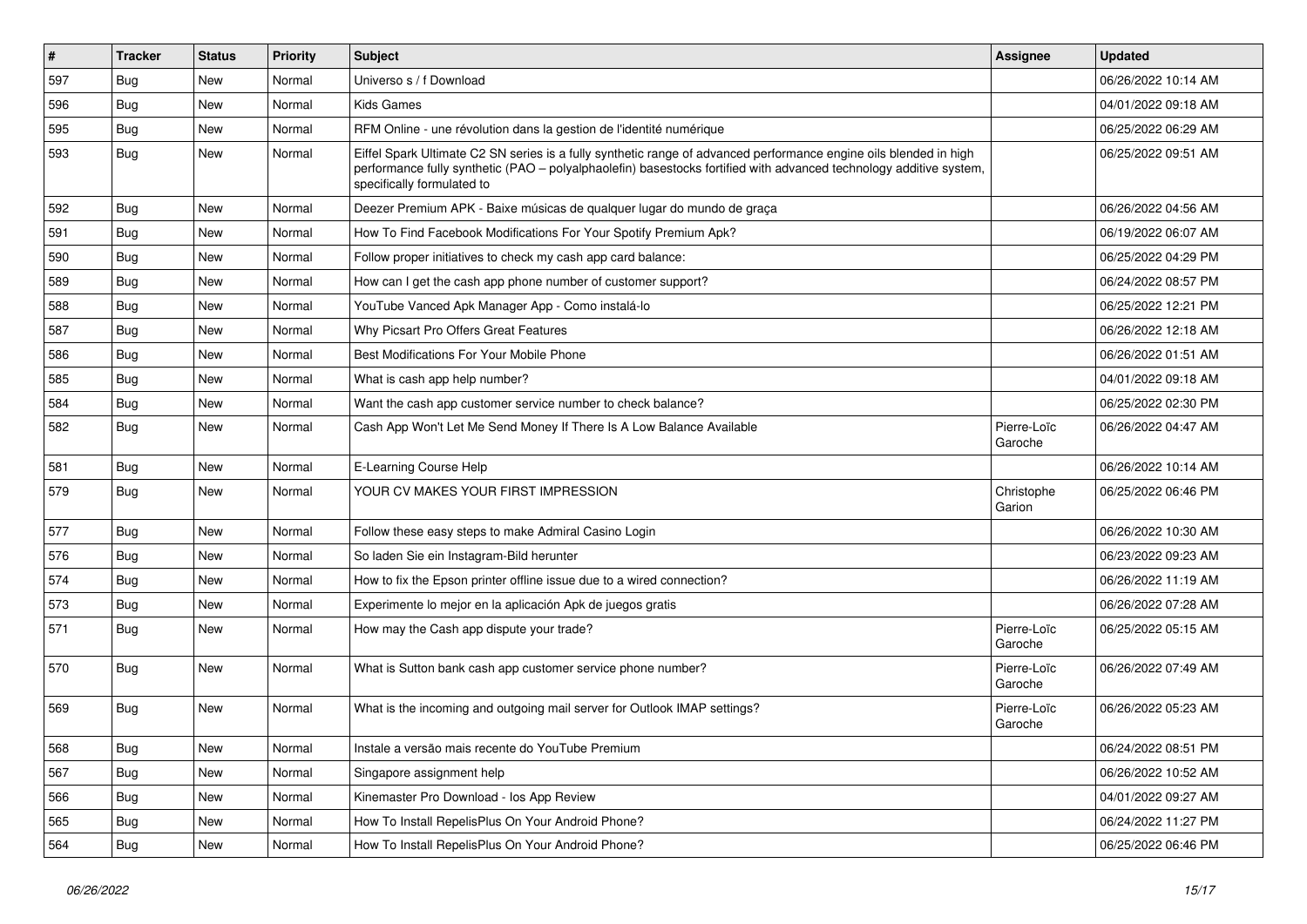| $\vert$ # | <b>Tracker</b> | <b>Status</b> | <b>Priority</b> | <b>Subject</b>                                                                                                                                                                                                                                    | Assignee               | <b>Updated</b>      |
|-----------|----------------|---------------|-----------------|---------------------------------------------------------------------------------------------------------------------------------------------------------------------------------------------------------------------------------------------------|------------------------|---------------------|
| 563       | Bug            | New           | Normal          | Understanding the Difference Between Free and Paid Mod Apks                                                                                                                                                                                       |                        | 06/26/2022 12:15 AM |
| 562       | Bug            | <b>New</b>    | Normal          | Learn Basic Mahjong Rules                                                                                                                                                                                                                         |                        | 06/23/2022 12:48 AM |
| 561       | Bug            | New           | Normal          | Enjoy the Full YouTube Premium Experience With YouTube Premium Membership                                                                                                                                                                         |                        | 06/24/2022 11:10 AM |
| 560       | <b>Bug</b>     | <b>New</b>    | Normal          | Whatsapp Aero - Make Your Phone Auto Connect                                                                                                                                                                                                      |                        | 04/01/2022 09:28 AM |
| 556       | Bug            | <b>New</b>    | Normal          | Play Game Mod Apk With Your Friends                                                                                                                                                                                                               |                        | 06/25/2022 02:31 PM |
| 555       | <b>Bug</b>     | <b>New</b>    | Normal          | web design development in hyderabad                                                                                                                                                                                                               |                        | 06/26/2022 11:44 AM |
| 554       | Bug            | New           | Normal          | XvideoStudio Video Editor APK Free Download on TechToDown                                                                                                                                                                                         |                        | 06/26/2022 01:18 AM |
| 553       | <b>Bug</b>     | New           | Normal          | Cinema HD APK - Free Movie Enjoyment App on Android                                                                                                                                                                                               |                        | 06/23/2022 02:21 AM |
| 551       | Bug            | New           | Normal          | Why Do Students Need Online Best Dissertation Writing Services?                                                                                                                                                                                   |                        | 06/26/2022 08:15 AM |
| 550       | Bug            | New           | Normal          | Nederland FM - beste manieren om naar internationale radio op internet te luisteren                                                                                                                                                               |                        | 06/23/2022 08:56 PM |
| 549       | <b>Bug</b>     | New           | Normal          | Radio Luisteren                                                                                                                                                                                                                                   |                        | 06/24/2022 07:01 PM |
| 548       | Bug            | New           | Normal          | Web N Logo Design                                                                                                                                                                                                                                 |                        | 04/01/2022 09:29 AM |
| 547       | Bug            | <b>New</b>    | Normal          | Get rid of the issue of cash app down by calling experts.                                                                                                                                                                                         |                        | 06/26/2022 10:38 AM |
| 544       | <b>Bug</b>     | New           | Normal          | Hey! I had a very cool idea to order our general picture on canvas for my family as a gift. But couldn't find a good<br>one. Once my friend advised me this article in which I found what I was looking for and gave a cool gift to my<br>family. |                        | 06/15/2022 08:13 PM |
| 542       | Bug            | New           | Normal          | Web N Logo Design                                                                                                                                                                                                                                 |                        | 06/26/2022 01:28 AM |
| 541       | Bug            | New           | Normal          | How to fix the cash app payment failed errors?                                                                                                                                                                                                    |                        | 06/26/2022 11:01 AM |
| 540       | <b>Bug</b>     | New           | Normal          | Why Haven't I Received My Cash App Card? Can I get t the reasons behind it                                                                                                                                                                        |                        | 04/01/2022 09:25 AM |
| 539       | Bug            | New           | Normal          | Do you want to know how to activate cash card through phone number?                                                                                                                                                                               |                        | 04/01/2022 09:25 AM |
| 538       | Bug            | New           | Normal          | Will cash app refund money if scammed quickly?                                                                                                                                                                                                    |                        | 06/25/2022 10:20 AM |
| 537       | Bug            | New           | Normal          | Get tech assistance with customer support on ATT Yahoo email login issue.                                                                                                                                                                         |                        | 06/24/2022 08:07 PM |
| 536       | Bug            | <b>New</b>    | Normal          | How to check the balance on the cash app card                                                                                                                                                                                                     | Hamza<br>Bourbouh      | 06/26/2022 11:28 AM |
| 535       | <b>Bug</b>     | New           | Normal          | Getting Tangled Problems When You Try To Apply For Cash App Delete Account                                                                                                                                                                        | Christophe<br>Garion   | 04/15/2022 12:47 PM |
| 534       | <b>Bug</b>     | New           | Normal          | Know how to initiate cash app refund by contacting the technical team                                                                                                                                                                             | Pierre-Loïc<br>Garoche | 06/25/2022 02:56 PM |
| 533       | <b>Bug</b>     | <b>New</b>    | Normal          | How to complete the homework assignments in economics in the easiest way?                                                                                                                                                                         |                        | 06/25/2022 04:41 AM |
| 532       | Bug            | New           | Normal          | My Assignment Help                                                                                                                                                                                                                                |                        | 06/25/2022 09:55 PM |
| 531       | <b>Bug</b>     | New           | Normal          | Cheap Assignment Writing Service UK                                                                                                                                                                                                               | Anonymous              | 06/26/2022 11:18 AM |
| 530       | Bug            | New           | Normal          | Cheap Assignment Writing Service UK                                                                                                                                                                                                               | Anonymous              | 06/26/2022 05:01 AM |
| 529       | <b>Bug</b>     | New           | Normal          | Thop TV APK - Free Download for Android                                                                                                                                                                                                           |                        | 06/25/2022 11:27 PM |
| 528       | <b>Bug</b>     | New           | Normal          | Korean Mag                                                                                                                                                                                                                                        |                        | 06/26/2022 03:41 AM |
| 526       | <b>Bug</b>     | New           | Normal          | Soundcloud to mp3 converter - Download Soundcloud songs                                                                                                                                                                                           |                        | 06/25/2022 05:36 PM |